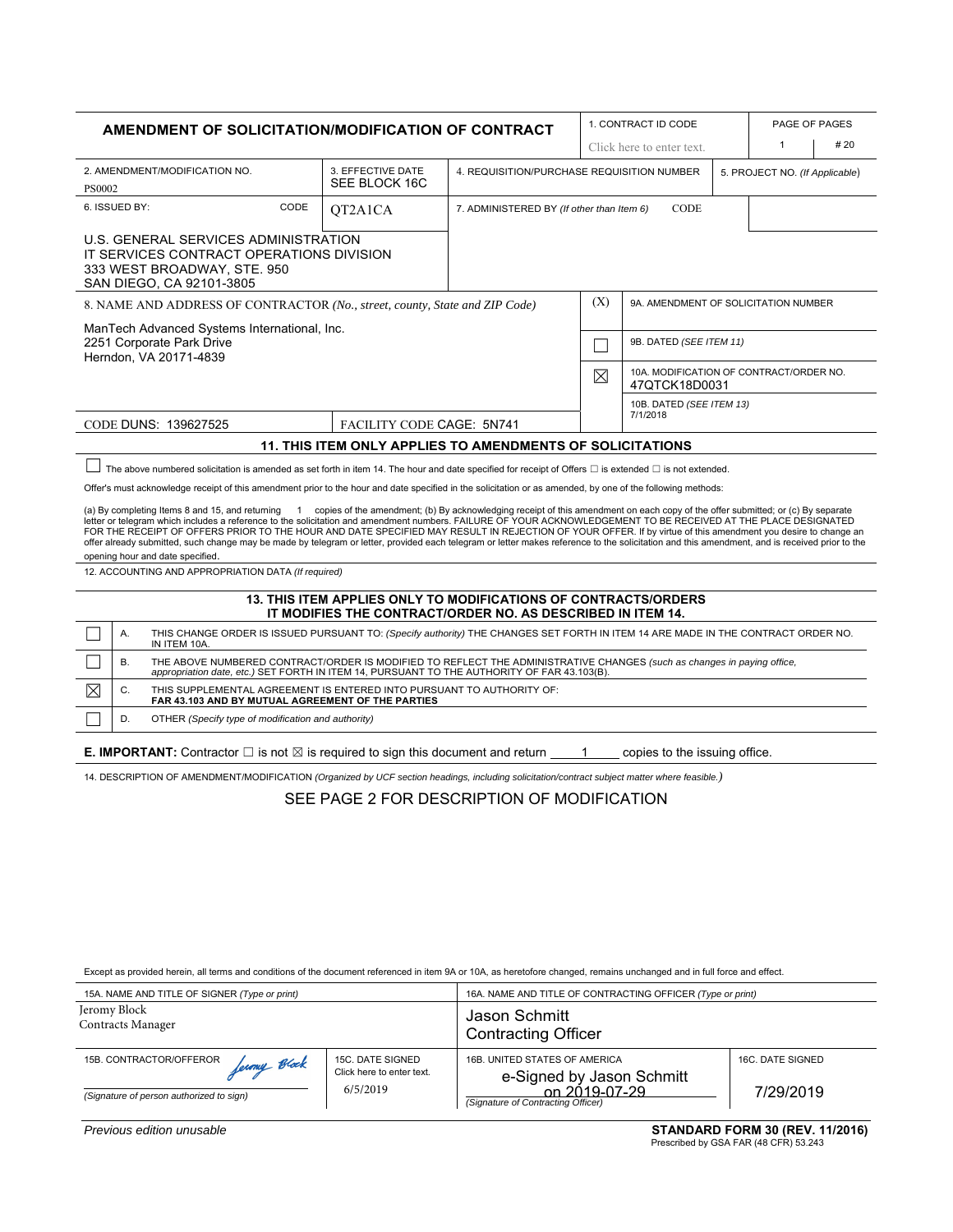#### SECTION SF 30 BLOCK 14 CONTINUATION PAGE

#### **SECTION B - SUPPLIES OR SERVICES AND PRICES/COSTS**

**REVISED CONTRACT SECTION B.14 CONTRACT ACCESS FEE** - The Contractor remits the CAF to GSA in accordance with Section G.21.

The total CAF collected per Order may be capped at a set amount to be determined by the Alliant2GWAC Program Office. For more information on this cap CAF Memo, please see the Alliant2 website [\(http://www.gsa.gov/alliant2\)](http://www.gsa.gov/alliant2).

#### **SECTION E - INSPECTION AND ACCEPTANCE**

**UPDATED** FAR CLAUSE 52.246-11 HIGHER-LEVEL CONTRACT QUALITY REQUIREMENT (DEC 2014)

#### **SECTION F - DELIVERIES OR PERFORMANCE**

**F.2 MASTER CONTRACT ORDERING PERIOD -** The ordering period of this contract is from July 1, 2018 through June 30, 2028, inclusive of all options, if exercised.

**ADDED LANGUAGE TO SECTION F.7 TABLE OF DELIVERIES OR PERFORMANCE (#8) Deliverable G.20.1 GWAC Data Calls** for Data Discrepancies and/or Missing Awards, must be reported to COR and/or designated GSA representative within 24 hours of discovery.

**REVISED Section F.7 TABLE OF DELIVERIES OR PERFORMANCE (#9): G.20.2 GWAC TRANSACTIONAL DATA** for (applicable to No Transactional Data) Due within 30 calendar days after the end of each reporting quarter in which the invoice(s) were either remitted or paid by the agency

client. Quarters are based upon a calendar year (applicable to Zero Invoices).

Due within 30 calendar days after the end of each reporting quarter in which there is/are no invoice(s) issued for Order(s). Quarters are based upon a calendar year.

**REVISED SECTION F.7 TABLE OF DELIVERIES OR PERFORMANCE (#10): CONTRACT ACCESS FEE (CAF) PAYMENT** must be reported within 30 calendar days after the end of each reporting quarter. Quarters are based upon a calendar year.

**REVISED SECTION F.7.2 -** Compliance to the following deliverables may be rated annually in the Master Contract's CPARS or another contract performance assessment report.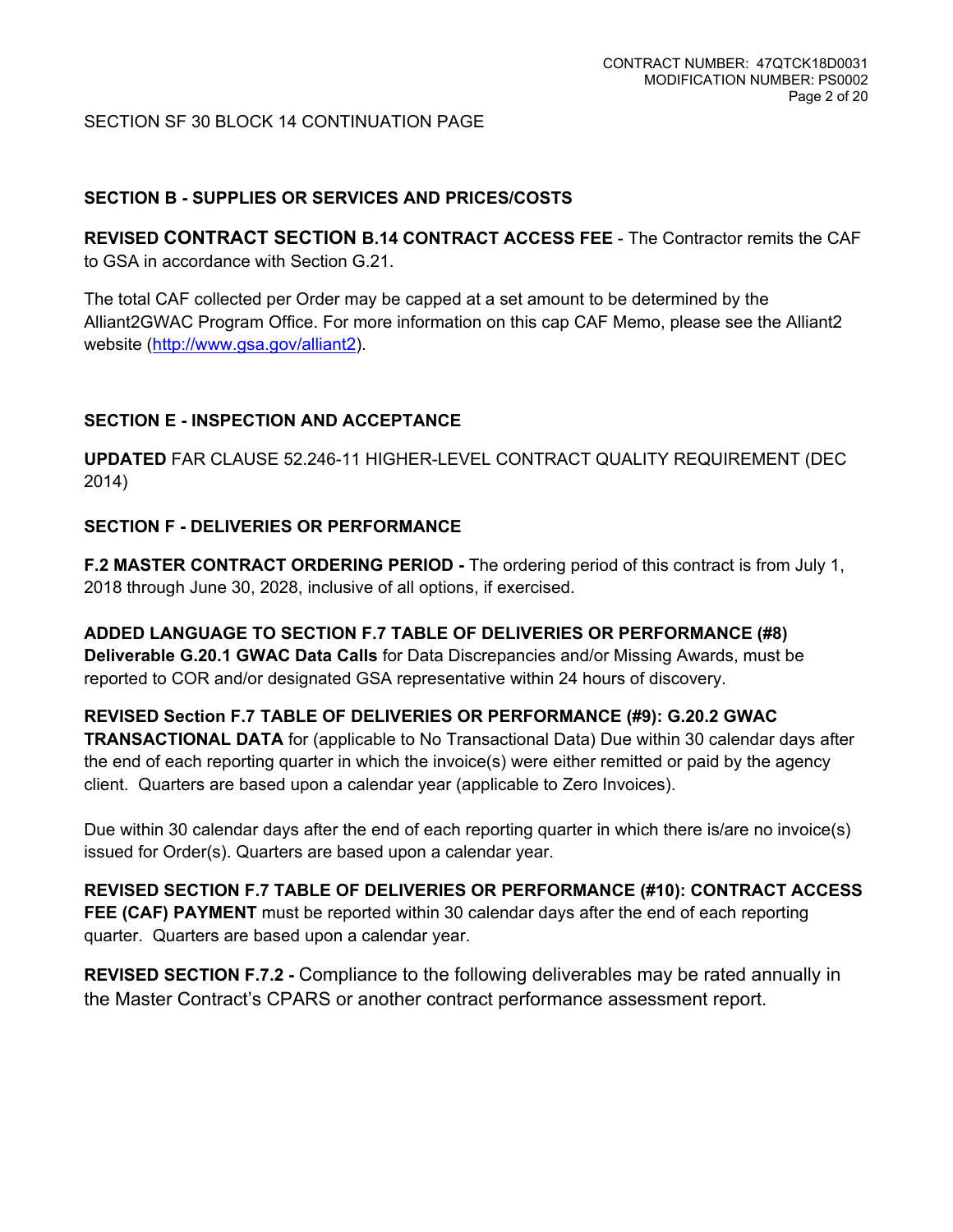# **SECTION G - CONTRACT ADMINISTRATION DATA**

**REVISED CONTRACT SECTION G.8 CONTRACTOR PROGRAM MANAGER AND CONTRACTS MANAGER FOR THE GWAC MASTER CONTRACT** - Replacements to the Contractor's Program Manager and Contracts Manager shall be submitted using the Alliant 2 Master Contact WebForm.

**ADDED LANGUAGE TO SECTION G.19.1** Task order Awards will be populated into the Contract Payment Reporting Module (CPRM) via the Federal Procurement Data System (FPDS). Contractor is responsible for ensuring that task order data pulled into the CPRM, is accurate and complete based upon the award documents received via the Ordering Contracting Officers (OCOs).

**ADDED LANGUAGE TO SECTION G.21 (E) - THE CONTRACT ACCESS FEE (CAF)** reimburses GSA for the cost of operating the Alliant2 Program. The CAF percentage is set at the discretion of GSA and GSA maintains the unilateral right to change the percentage at any time, but not more than once per year. GSA will provide reasonable notice prior to the effective date of any change.

**ADDED LANGUAGE TO SECTION G.21 (F) -** Contractors shall remit the CAF in U.S. dollars to GSA within the time specified in SECTION F.7-TABLE OF DELIVERIES OR PERFORMANCE (#10) for all invoices reported during that calendar quarter. Where CAF for multiple invoice payments (on one or more Orders) is due, Contractors may consolidate the CAF owed into one payment, per GWAC Contract Family.

**ADDED LANGUAGE TO CONTRACT SECTION G.22.1 MINIMUM SUBCONTRACTING GOALS NOTE** - For purposes of reporting in the eSRS, the contractors who have stated higher corporate "stretch" goals in their SubK Plans, will include only their projected dollars based on the A2 minimum goals.

# **REVISED CONTRACT G.25 ENVIRONMENTAL OBJECTIVES AND REQUIREMENT**

REMOVED Executive Order 13693, Planning for Federal Sustainability in the Next Decade and Executive Order 13653, Preparing the United States for the Impacts of Climate Change; REPLACED it with Executive Order 13834, Efficient Federal Operations. The revision of G.25 is as follows:

In support of Executive Order 13834, Efficient Federal Operations, and other applicable statutes, regulations and Executive Orders, and in recognition that environmental damage and related supply chain risks, including from energy market volatility, greenhouse gas pollution, and electronic equipment manufacturing and disposal, have quantifiable costs and negative impacts on the economy and federal agency operations, it is the Government's intent to understand and reduce as far as practicable the energy and environmental impacts of IT services provided under this contract. Contractor shall provide evidence of ongoing measurement and reduction of the energy and environmental impacts of services provided, including but not limited to, use of energy and nonrenewable resources and emissions of carbon pollution, via annual Sustainable Practices and Impact Disclosures.

# **SECTION H - SPECIAL CONTRACT REQUIREMENTS**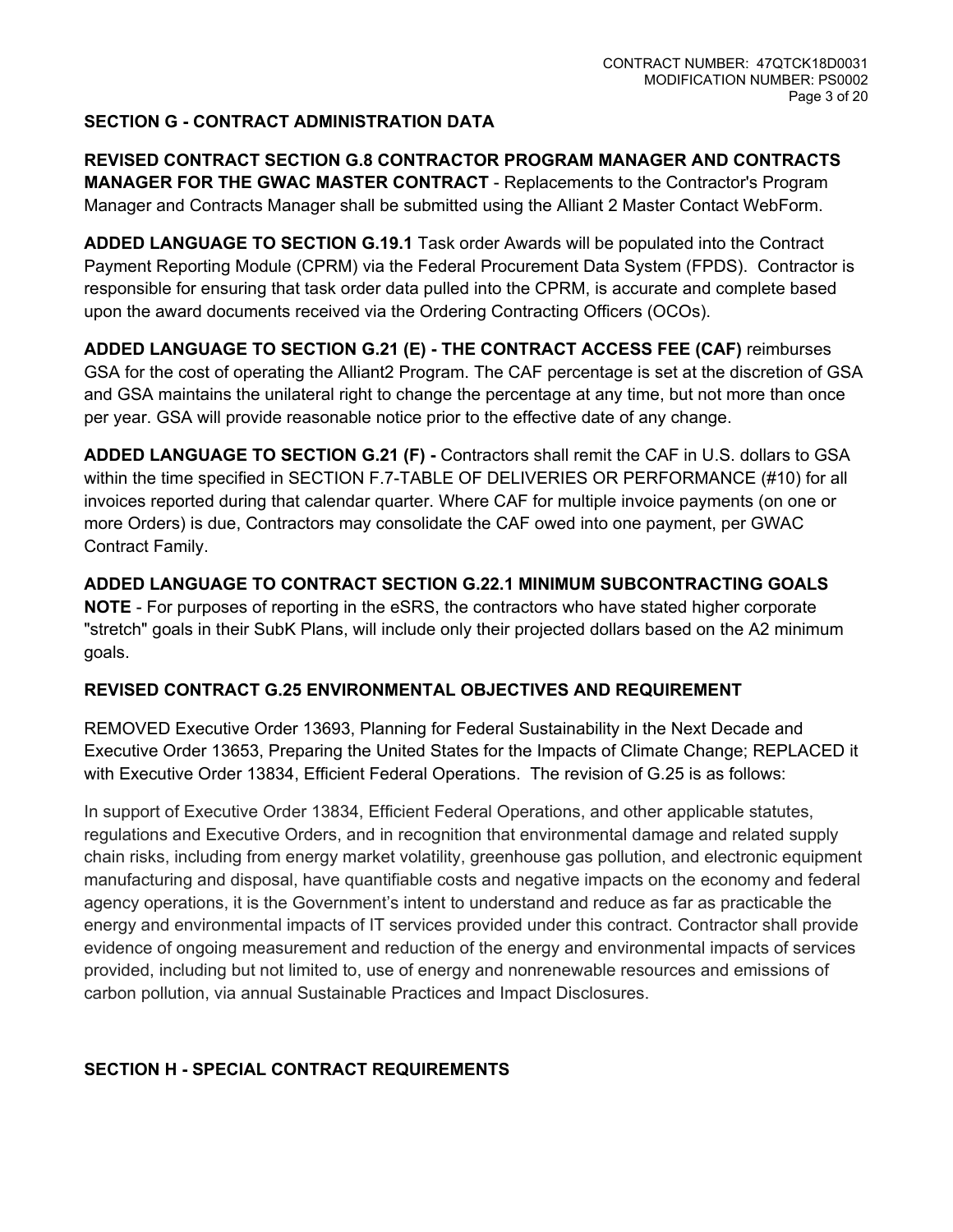**UPDATED FAR CLAUSE** 52.234-2 NOTICE OF EARNED VALUE MANAGEMENT SYSTEM – (PRE-AWARD) (NOV 2016)

#### **SECTION I - CONTRACT CLAUSES**

**ADDED FAR CLAUSE** 52.204-23-Prohibition on Contracting for Hardware, Software, and Services Developed or Provided by Kaspersky Lab and Other Covered Entities (Jul 2018)

#### **UPDATED THE FOLLOWING CLAUSES:**

| <b>CLAUSE#</b> | <b>CLAUSE TITLE</b>                                                                     | <b>DATE</b>        | <b>FP</b> | <b>COST</b>  | T.<br>M | <b>Master</b><br><b>Contract</b> |
|----------------|-----------------------------------------------------------------------------------------|--------------------|-----------|--------------|---------|----------------------------------|
| 52.204-10      | REPORTING EXECUTIVE COMPENSATION<br>AND FIRST-TIER SUBCONTRACT AWARDS                   | <b>OCT</b><br>2018 | X         | X            | X       | X                                |
| 52.204-13      | SYSTEM FOR AWARD MANAGEMENT<br><b>MAINTENANCE</b>                                       | <b>OCT</b><br>2018 | X         | X            | X       | X                                |
| 52.204-15      | SERVICE CONTRACT REPORTING<br><b>REQUIREMENTS</b>                                       | <b>OCT</b><br>2016 | X         | X            | X       | X                                |
| 52.209-9       | UPDATES OF PUBLICLY AVAILABLE<br><b>INFORMATION REGARDING</b><br>RESPONSIBILITY MATTERS | <b>OCT</b><br>2018 | X         | X            | X       | X                                |
| 52.215-2       | <b>ALTERNATE II</b>                                                                     | <b>AUG</b><br>2016 |           | X            |         | X                                |
| 52.215-14      | <b>ALTERNATE I</b>                                                                      | <b>OCT</b><br>2010 | X         | X            | X       | X                                |
| 52.216-4       | ECONOMIC PRICE ADJUSTMENT - LABOR<br><b>AND MATERIAL</b>                                | <b>JAN</b><br>2017 | X         |              | X       | X                                |
| $52.216 - 7*$  | ALLOWABLE COST AND PAYMENT                                                              | <b>AUG</b><br>2018 |           | $\mathbf{X}$ | X       | X                                |
| 52.219-8       | UTILIZATION OF SMALL BUSINESS<br><b>CONCERNS</b>                                        | <b>OCT</b><br>2018 | X         | X            | X       | X                                |
| 52-219-9       | SMALL BUSINESS SUBCONTRACTING<br><b>PLAN</b>                                            | <b>AUG</b><br>2018 | X         | $\mathbf{X}$ | X       | X                                |
| 52-219-9       | <b>ALTERNATE II</b>                                                                     | <b>NOV</b><br>2016 | X         | X            | X       | X                                |
| 52.219-14      | LIMITATIONS ON SUBCONTRACTING                                                           | <b>JAN</b><br>2017 | X         | X            | X       | X                                |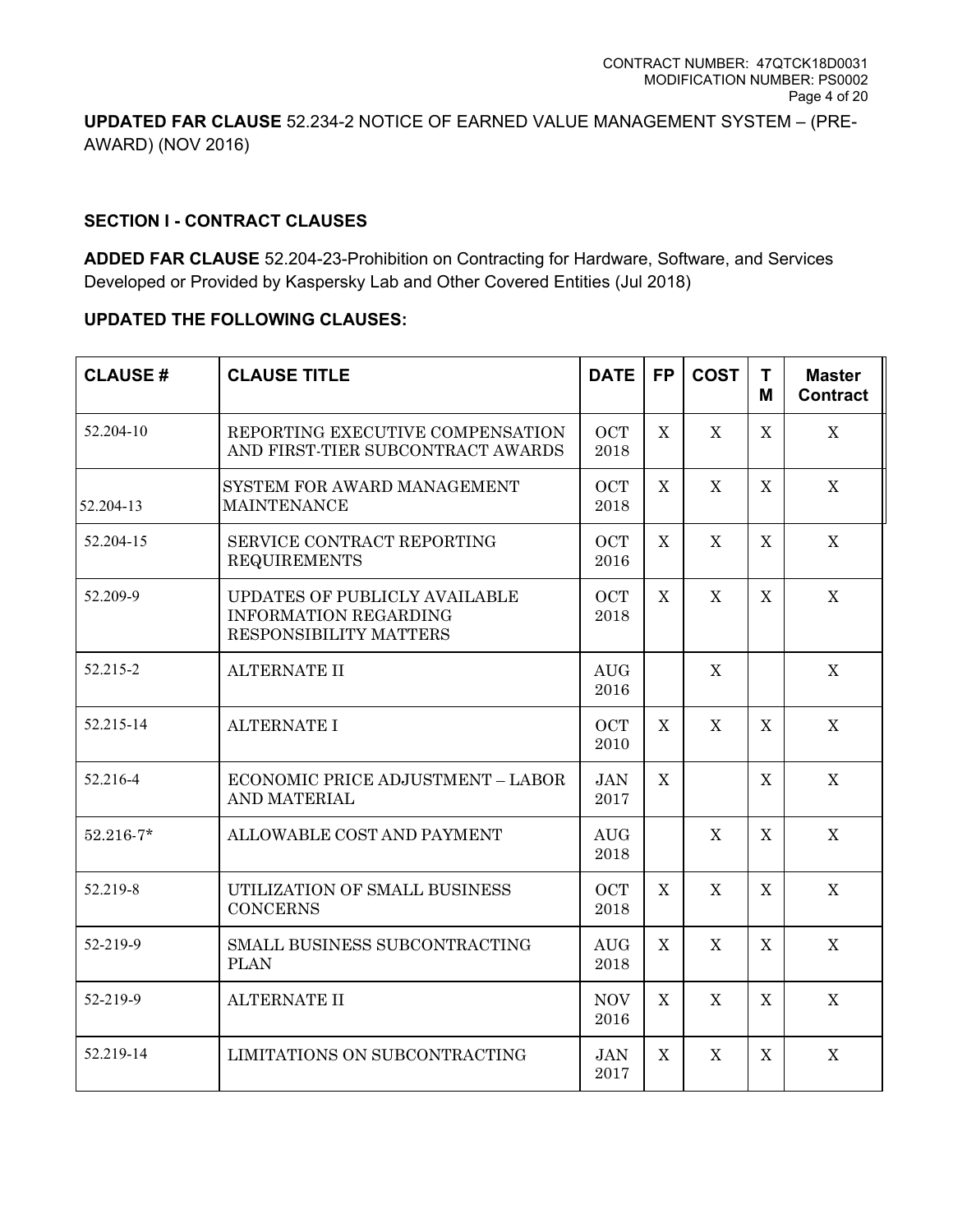CONTRACT NUMBER: 47QTCK18D0031 MODIFICATION NUMBER: PS0002 Page 5 of 20

| 52.222-4      | CONTRACT WORK HOURS AND SAFETY<br>STANDARDS - OVERTIME COMPENSATION                          | <b>MAR</b><br>2018     | X | X           | X | X           |
|---------------|----------------------------------------------------------------------------------------------|------------------------|---|-------------|---|-------------|
| 52.222-19     | CHILD LABOR - COOPERATION WITH<br>AUTHORITIES AND REMEDIES                                   | JAN<br>2018            | X | X           | X | X           |
| 52.222-26     | EQUAL OPPORTUNITY                                                                            | <b>SEPT</b><br>2015    | X | X           | X | X           |
| 52.222-50     | COMBATING TRAFFICKING IN PERSONS                                                             | JAN<br>2019            | X | X           | X | X           |
| 52.223-12     | REFRIGERATION EQUIPMENT AND AIR<br><b>CONDITIONERS</b>                                       | <b>JUN</b><br>2016     | X | X           | X | X           |
| 52.223-17     | AFFIRMATIVE PROCUREMENT OF EPA-<br>DESIGNATED ITEMS IN SERVICE AND<br>CONSTRUCTION CONTRACTS | <b>AUG</b><br>2018     | X | X           | X | X           |
| 52.225-5      | <b>TRADE AGREEMENTS</b>                                                                      | <b>AUG</b><br>2018     | X | X           |   | $\mathbf X$ |
| $52.227-3*$   | <b>ALTERNATE II</b>                                                                          | APR<br>1984            | X | X           |   | $\mathbf X$ |
| 52.230-5      | COST ACCOUNTING STANDARDS-<br>EDUCATIONAL INSTITUTION                                        | <b>AUG</b><br>2016     | X | $\mathbf X$ | X | $\mathbf X$ |
| 52.232-25     | PROMPT PAYMENT                                                                               | JAN<br>2017            | X | X           | X | $\mathbf X$ |
| 52.232-33     | PAYMENT BY ELECTRONIC FUNDS<br>TRANSFER-SYSTEM FOR AWARD<br><b>MANAGEMENT</b>                | <b>OCT</b><br>2018     | X | X           | X | X           |
| $52.243 - 7*$ | NOTIFICATION OF CHANGES                                                                      | <b>JAN</b><br>2017     | X | X           | X | X           |
| 52.244-6      | SUBCONTRACTS FOR COMMERCIAL<br><b>ITEMS</b>                                                  | <b>JAN</b><br>2019     | X | X           | X | X           |
| 52.245-1      | <b>GOVERNMENT PROPERTY</b>                                                                   | JAN<br>2017            | X | X           | X | X           |
| 52.248-1      | <b>ALTERNATE II</b>                                                                          | <b>JAN</b><br>$2015\,$ | X | X           | X | X           |
| 52.212-4      | CONTRACT TERMS AND CONDITIONS -<br><b>COMMERCIAL ITEMS</b>                                   | <b>OCT</b><br>2018     | X |             | X |             |
| 52.212-4      | <b>ALTERNATE I</b>                                                                           | <b>JAN</b><br>2017     | X |             | X |             |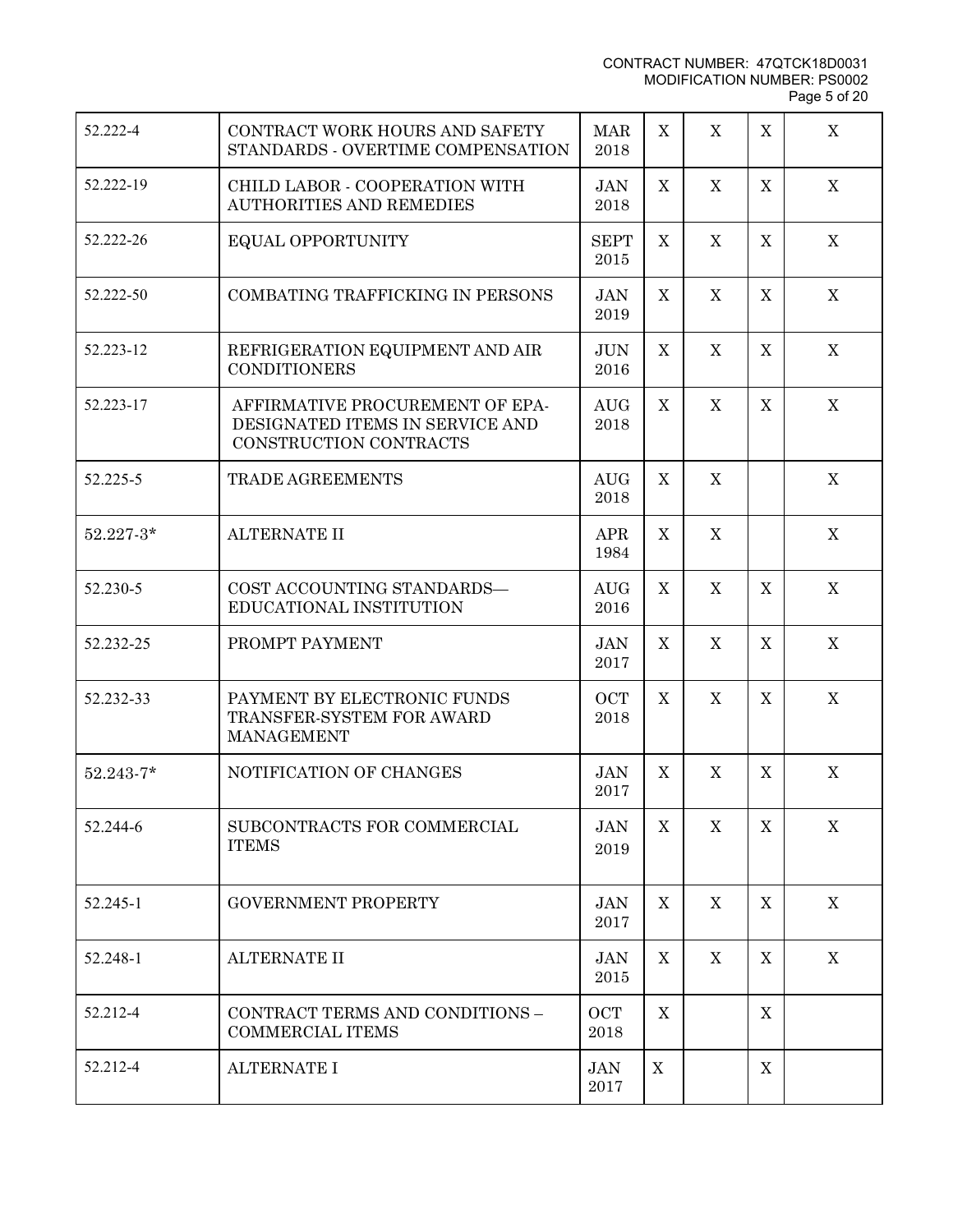| 52.212-5 | CONTRACT TERMS AND CONDITIONS<br>REQUIRED TO IMPLEMENT STATUTES OR<br>EXECUTIVE ORDERS-COMMERCIAL<br><b>ITEMS</b> | JAN.<br>2019 | X               | $\overline{\mathbf{v}}$<br>$\Lambda$ |  |
|----------|-------------------------------------------------------------------------------------------------------------------|--------------|-----------------|--------------------------------------|--|
| 52.212-5 | ALTERNATE II                                                                                                      | JAN.<br>2019 | 77<br>$\Lambda$ | $\overline{\mathbf{v}}$<br>$\Lambda$ |  |

**UPDATED** I.2.1.1 GSAR 552.212-4 Contract Terms and Conditions-Commercial Items. (ALTERNATE II) (FAR DEVIATION) (FEB 2018)

**UPDATED** I.2.2 General Services Administration (GSA) Regulations (GSAR), Incorporated by Reference

| <b>CLAUSE</b><br># | <b>CLAUSE TITLE</b>                                                                                                    | <b>DATE</b>     |
|--------------------|------------------------------------------------------------------------------------------------------------------------|-----------------|
| 552.212-4          | CONTRACT TERMS AND CONDITIONS- COMMERCIAL ITEMS (ALTERNATE<br>II) (FAR DEVIATION - Full text above in Section I.2.2.1) | <b>FEB 2018</b> |
| 552.215-70         | EXAMINATION OF RECORDS BY GSA                                                                                          | $JUIL$ 2016     |
| 552.216-74         | TASK-ORDER DELIVERY-ORDER OMBUDSMAN                                                                                    | <b>JAN 2017</b> |
| 552.239-71         | SECURITY REQUIREMENTS FOR UNCLASSIFIED INFORMATION<br><b>TECHNOLOGY RESOURCES</b>                                      | <b>JAN 2012</b> |

**UPDATED** I.3 GSAR 552.232-39 Unenforceability of Unauthorized Obligations (FAR DEVIATION) (FEB 2018)

**UPDATED** I.4 552.232-78 Commercial Supplier Agreements—Unenforceable Clauses (FEB 2018)

**REMOVED** I.19 GSAM 552.232-72 Final Payment (SEP 1999) **REPLACED** it with Section I.19 GSAM 552.232-72 Final Payment under Building Services Contracts (MAR 2012) in full text.

**ADDED** CPARS or another contract performance assessment report in the contract (Attachment J.5 - Performance Requirements Summary).

**REMOVED** all references of Transactional Data Reporting (TDR) system in the contract and **REPLACED** it with Contract Payment and Reporting Module (CPRM).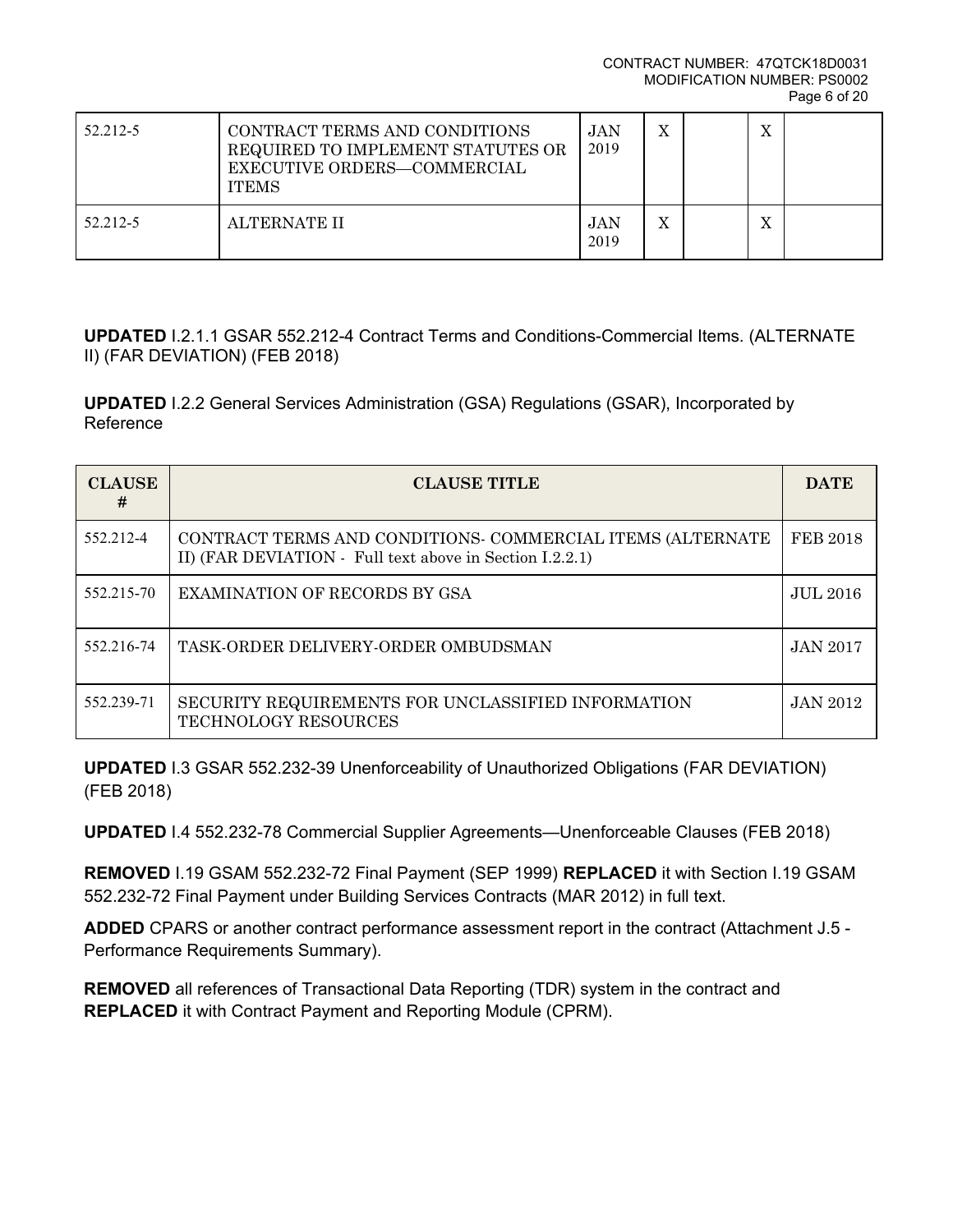# **ATTACHMENT J-1 - DOD REQUIRED PROVISIONS AND CLAUSES**

As referenced in Section I.1.1 Contract Clauses, the following agency specific Department of Defense (DoD) provisions and clauses are provided for Task Orders solicited and issued under the Master Contract.

Periodically during the term of the Master Contract, an update to this *Attachment J-1 DoD Required Provisions and Clauses* may be executed on the Master Contract **via a unilateral contract modification**.

# **Updated as of: 3/7/2019**

# **PROVISIONS**

DFARS 252.203-7005, Representation Relating to Compensation of Former DoD Officials (NOV 2011)

DFARS 252.203-7998, Prohibition on Contracting With Entities That Require Certain Internal Confidentiality Agreements-Representation (Deviation 2016-O0010) (FEB 2015)

DFARS 252.204-7011 Reserved

DFARS 252.209-7002, Disclosure of Ownership or Control by a Foreign Government (JUN 2010)

DFARS 252.209-7008, Notice of Prohibition Relating to Organizational Conflict of Interest – Major Defense Acquisition Program (DEC 2010)

DFARS 252.215-7008, Only One Offer (OCT 2013)

DFARS 252.216-7002, Alternate A, Time-and-Materials/Labor-Hour Proposal Requirements – Non-Commercial Item Acquisition with Adequate Price Competition (FEB 2007)

DFARS 252.225-7003, Report of Intended Performance Outside the United States and Canada— Submission with Offer (OCT 2015)

DFARS 252.225-7020, Trade Agreements Certificate-Basic (NOV 2014)

DFARS 252.225-7031, Secondary Arab Boycott of Israel (JUN 2005)

DFARS 252.225-7035, Buy America Act- Free Trade Agreements – Balance of Payment Program Certificate –Basic (NOV 2014)

DFARS 252.234-7001, Notice of Earned Value Management System (APR 2008)

# **FULL TEXT PROVISIONS / REPRESENTATIONS AND CERTIFICATIONS**

Offeror must complete and return the following provisions with their DoD Task Order proposal whenever responding to a DoD procurement requirement.

DFARS 252.204-7007, Alternate A, Annual Representations and Certifications (DEC 2018)

Substitute paragraphs (d) and (e) of the provision at FAR 52.204-8 (OCT 2018) with the following paragraph (d):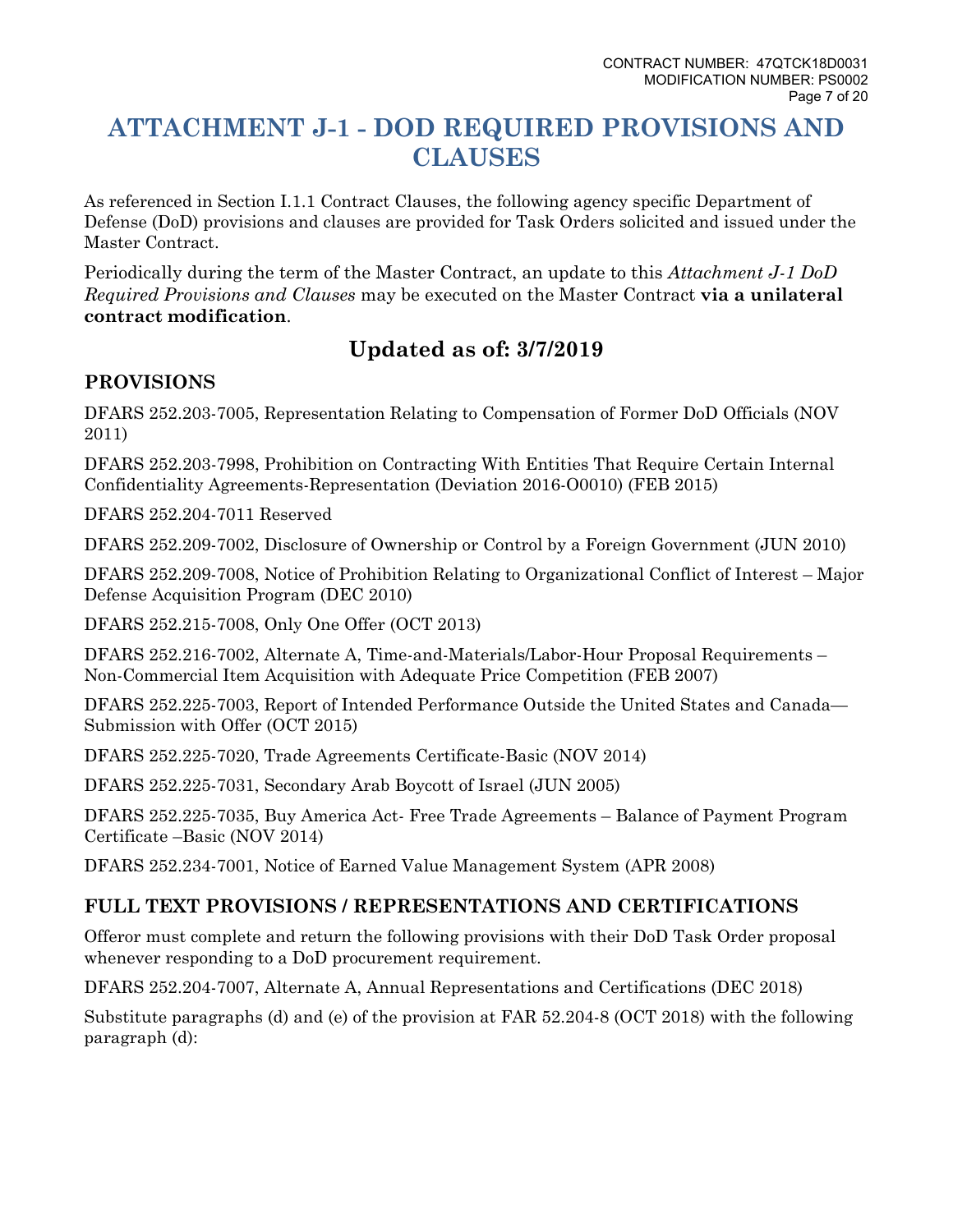(d) The following representations or certifications in the System for Award Management (SAM) database are applicable to this solicitation as indicated:

The offeror has completed the annual representations and certifications electronically via the SAM website at https://www.acquisition.gov/. After reviewing the SAM database information, the offeror verifies by submission of the offer that the representations and certifications currently posted electronically that apply to this solicitation as indicated in FAR 52.204-8(c) and paragraph (d) of this provision have been entered or updated within the last 12 months, are current, accurate, complete, and applicable to this solicitation (including the business size standard applicable to the NAICS code referenced for this solicitation), as of the date of this offer, and are incorporated in this offer by reference (see FAR 4.1201); except for the changes identified below *[offeror to insert changes, identifying change by provision number, title, date]*. These amended representation(s) and/or certification(s) are also incorporated in this offer and are current, accurate, and complete as of the date of this offer.

| <b>FAR/DFARS</b><br>Provision# | Title | Date | Change |
|--------------------------------|-------|------|--------|
|                                |       |      |        |

Any changes provided by the offeror are applicable to this solicitation only, and do not result in an update to the representations and certifications located in the SAM database.

(End of provision)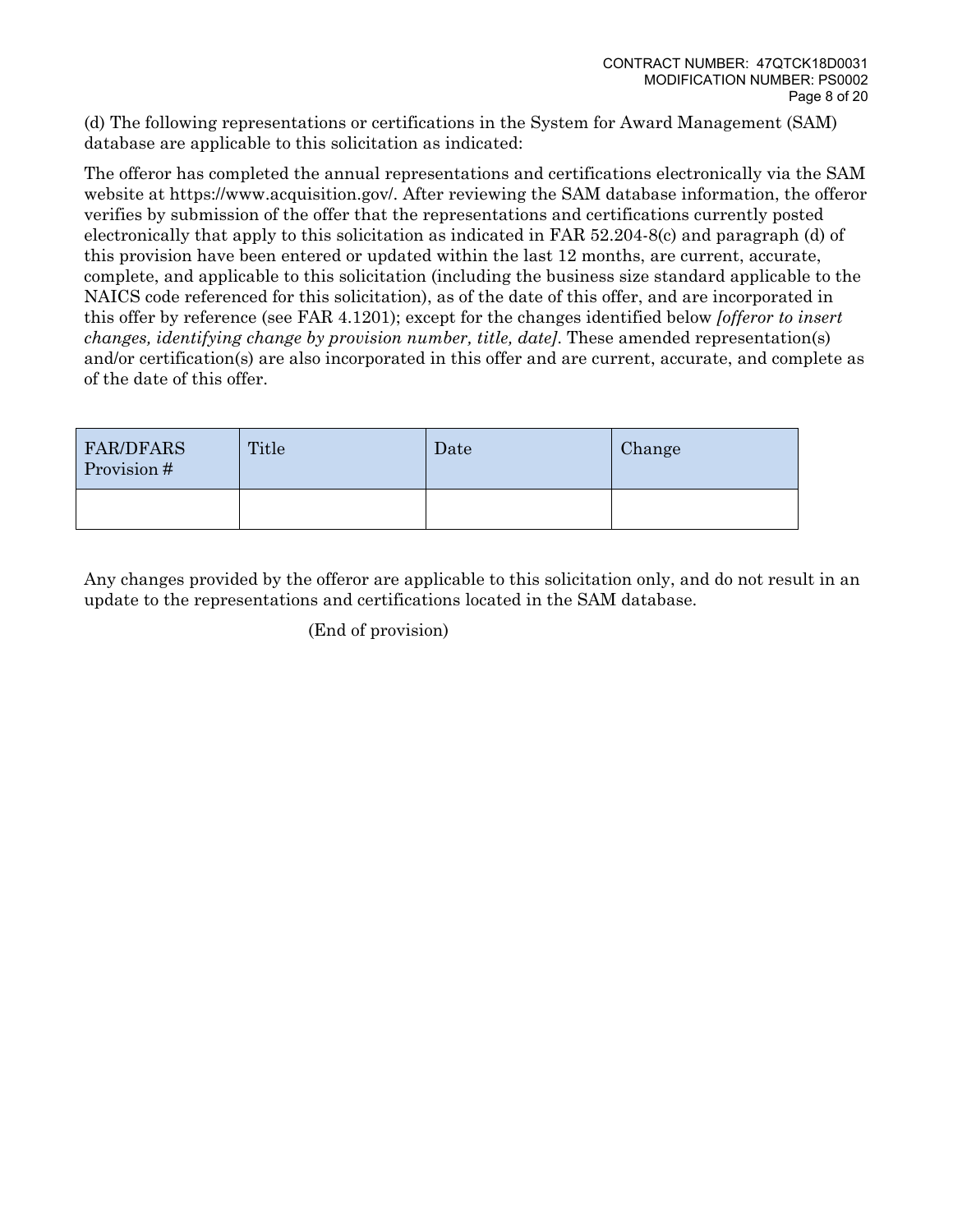(i) 252.209-7003, Reserve Officer Training Corps and Military Recruiting on Campus— Representation. Applies to all solicitations with institutions of higher education. (MAR 2012)

(ii) 252.216-7008, Economic price adjustment—wage rates or material prices controlled by a foreign government—representation. Applies to solicitations for fixed-price supply and service contracts when the contract is to be performed wholly or in part in a foreign country, and a foreign government controls wage rates or material prices and may during contract performance impose a mandatory change in wages or prices of materials. (MAR 2012)

(iii) 252.222-7007, Representation Regarding Combating Trafficking in Persons, as prescribed in 222.1771. Applies to solicitations with a value expected to exceed the simplified acquisition threshold. (JAN 2015)

(iv) 252.225-7042, Authorization to perform. Applies to all solicitations when performance will be wholly or in part in a foreign country. (APR 2003)

(v) 252.225-7049, Prohibition on Acquisition of Commercial Satellite Services From Certain Foreign Entities—Representations. Applies to solicitations for the acquisition of commercial satellite services. (OCT 2015)

(vi) 252.225-7050, Disclosure of Ownership or Control by the Government of a Country that is a State Sponsor of Terrorism. (JAN 2018) (vii) 252.229-7012, Tax Exemptions (Italy)—[representation. Applies to solicitations and contracts when contract performance will be in Italy. (MAR 2012) (viii) 252.229-7013, Tax Exemptions (Spain)—representation. Applies to solicitations and contracts when contract performance will be in Spain. (APR 2012) (ix) 252.247-7022, Representation of extent of transportation by sea. Applies to all solicitations except those for direct purchase of ocean transportation services or those with an anticipated value at or below the simplified acquisition threshold. (AUG 1992)

(2) The following representations or certifications in SAM are applicable to this solicitation as indicated by the Contracting Officer: *[Contracting Officer check as appropriate.]* 

\_\_\_ (i) 252.209-7002, Disclosure of ownership or control by a foreign government. (JUN 2010)

\_\_\_ (ii) 252.225-7000, Buy American—Balance of Payments Program Certificate. (NOV 2014)

\_\_\_ (iii) 252.225-7020, Trade Agreements Certificate. (NOV 2014)

\_\_\_Use with Alternate I. (NOV 2014)

\_\_\_ (iv) 252.225-7031, Secondary Arab boycott of Israel. (JUN 2005)

 $_{\text{v}}$  (v) 252.225-7035, Buy American—Free Trade Agreements—Balance of Payments Program Certificate. (NOV 2014)

Use with Alternate I. (NOV 2014)

Use with Alternate II. (NOV 2014)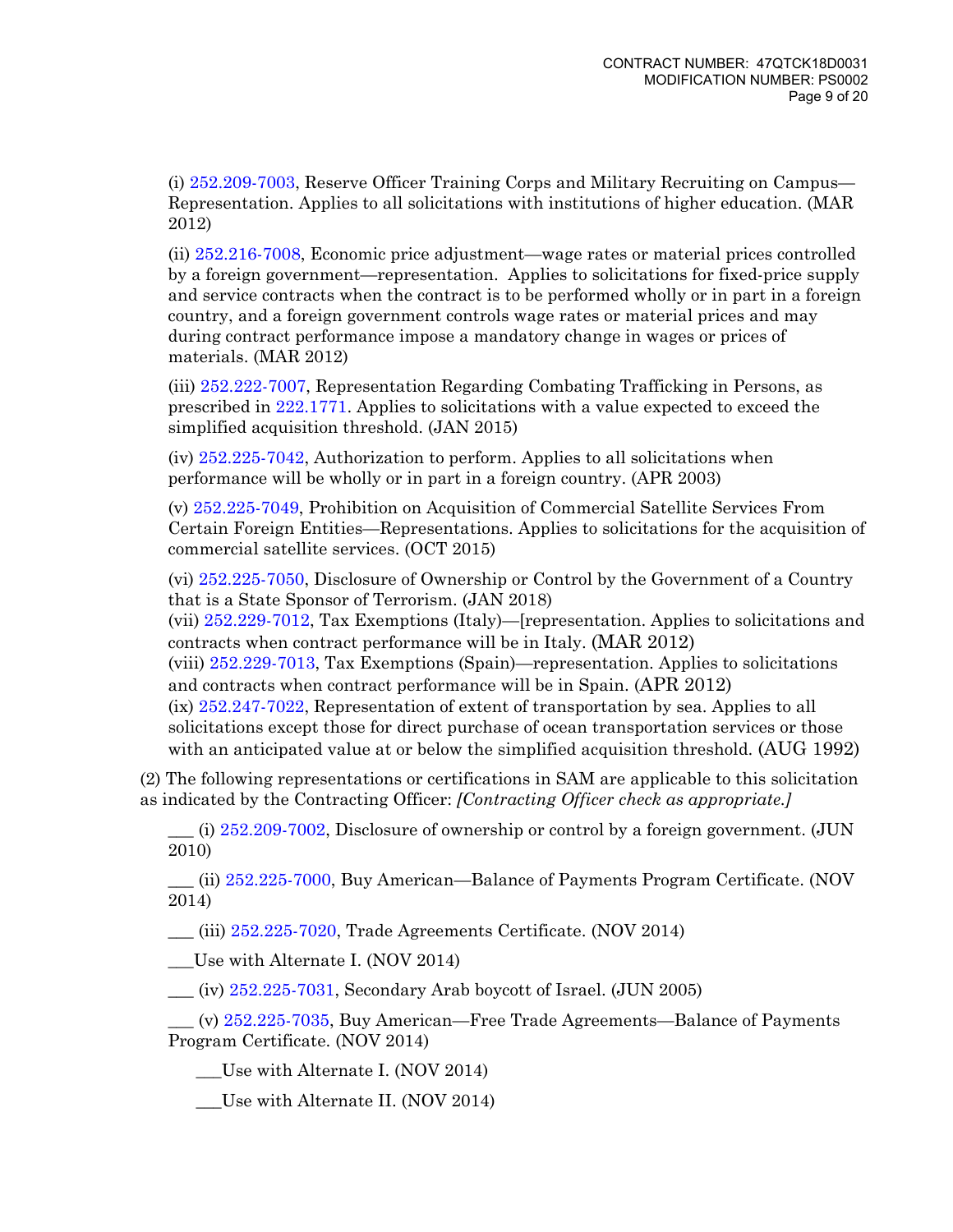\_\_\_Use with Alternate III. (NOV 2014)

Use with Alternate IV. (NOV 2014)

\_\_\_Use with Alternate V. (NOV 2014)

(End of provision)

DFARS 252.209-7006 Limitations on Contractors Acting as Lead System Integrators (JAN 2008)

(a) *Definitions*. "Lead system integrator," "lead system integrator with system responsibility," and "lead system integrator without system responsibility," as used in this provision, have the meanings given in the clause of this solicitation entitled "Prohibited Financial Interests for Lead System Integrators" (DFARS 252.209-7007).

(b) *General*. Unless an exception is granted, no contractor performing lead system integrator functions in the acquisition of a major system by the Department of Defense may have any direct financial interest in the development or construction of any individual system or element of any system of systems.

(c) Representations.

(1) The offeror represents that it does [ ] does not [ ] propose to perform this contract as a lead system integrator with system responsibility.

(2) The offeror represents that it does [ ] does not [ ] propose to perform this contract as a lead system integrator without system responsibility.

(3) If the offeror answered in the affirmative in paragraph  $(c)(1)$  or (2) of this provision, the offeror represents that it does [ ] does not [ ] have any direct financial interest as described in paragraph (b) of this provision with respect to the system(s), subsystem(s), system of systems, or services described in this solicitation.

(d) If the offeror answered in the affirmative in paragraph (c)(3) of this provision, the offeror should contact the Contracting Officer for guidance on the possibility of submitting a mitigation plan and/or requesting an exception.

(e) If the offeror does have a direct financial interest, the offeror may be prohibited from receiving an award under this solicitation, unless the offeror submits to the Contracting Officer appropriate evidence that the offeror was selected by a subcontractor to serve as a lower-tier subcontractor through a process over which the offeror exercised no control.

(f) This provision implements the requirements of 10 U.S.C. 2410p, as added by Section 807 of the National Defense Authorization Act for Fiscal Year 2007 (Pub. L. 109-364).

(End of provision)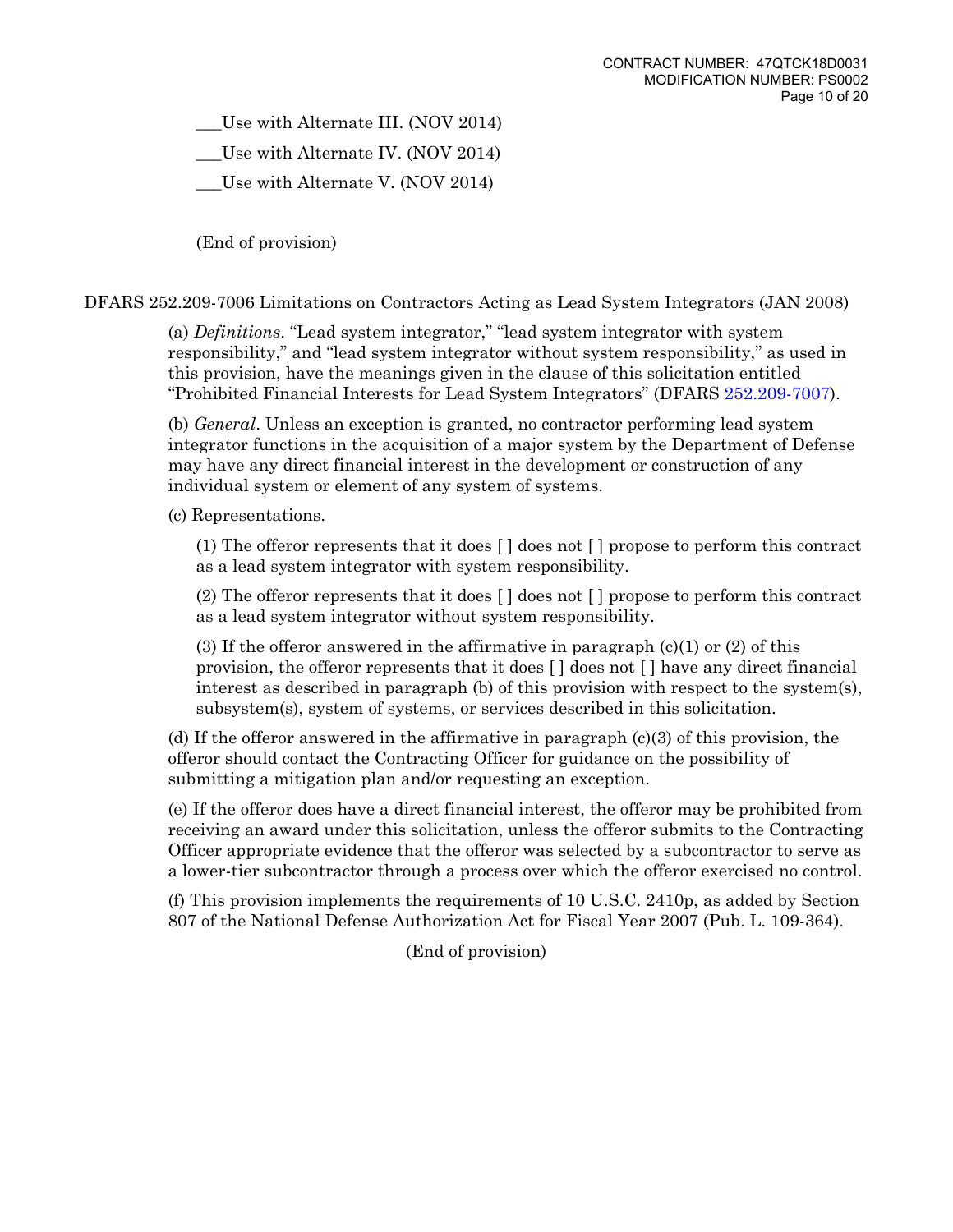DFARS 252.209-7992, Representation by Corporations Regarding an Unpaid Delinquent Tax Liability or a Felony Conviction under any Federal Law-Fiscal Year 2015 Appropriations (Deviation 2015-O0005) (DEC 2014)

> (a) In accordance with sections 744 and 745 of Division E, Title VII, of the Consolidated and Further Continuing Appropriations Act, 2015, (Pub. L. 113-235) none of the funds made available by this or any other Act may be used to enter into a contract with any corporation that-

(1) Has any unpaid Federal tax liability that has been assessed, for which all judicial and administrative remedies have been exhausted or have lapsed, and that is not being paid in a timely manner pursuant to an agreement with the authority responsible for collecting the tax liability, where the awarding agency is aware of the unpaid tax liability, unless the agency has considered suspension or debarment of the corporation and made a determination that this further action is not necessary to protect the interests of the Government; or

(2) Was convicted of a felony criminal violation under any Federal law within the preceding 24 months, where the awarding agency is aware of the conviction, unless the agency has considered suspension or debarment of the corporation and made a determination that the action is not necessary to protect the interests of the Government.

(b) The Offeror represents that-

(1) It is  $\lceil \cdot \rceil$  is not  $\lceil \cdot \rceil$  a corporation that has any unpaid Federal tax liability that has been assessed, for which all judicial and administrative remedies have been exhausted or have lapsed, and that is not being paid in a timely manner pursuant to an agreement with the authority responsible for collecting the tax liability,

(2) It is  $\lceil \cdot \rceil$  is not  $\lceil \cdot \rceil$  a corporation that was convicted of a felony criminal violation under a Federal law within the preceding 24 months.

# (End of Provision)

DFARS 252.209-7998, Representation Regarding Conviction of a Felony Criminal Violation under any Federal or State Law (Deviation 2012-O0007 (MAR 2012)

> (a) In accordance with section 514 of Division H of the Consolidated Appropriations Act, 2012, none of the funds made available by that Act may be used to enter into a contract with any corporation that was convicted of a felony criminal violation under any Federal or State law within the preceding 24 months, where the awarding agency is aware of the conviction, unless the agency has considered suspension or debarment of the corporation and made a determination that this further action is not necessary to protect the interests of the Government.

(b) The Offeror represents that it is  $\lceil \cdot \rceil$  is not  $\lceil \cdot \rceil$  a corporation that was convicted of a felony criminal violation under a Federal or State law within the preceding 24 months. (End of provision)

DFARS 252.209-7999 Representation Regarding an Unpaid Delinquent Tax Liability or a Felony Conviction Under Any Federal Law (Deviation 2012-O0004) (JAN 2012)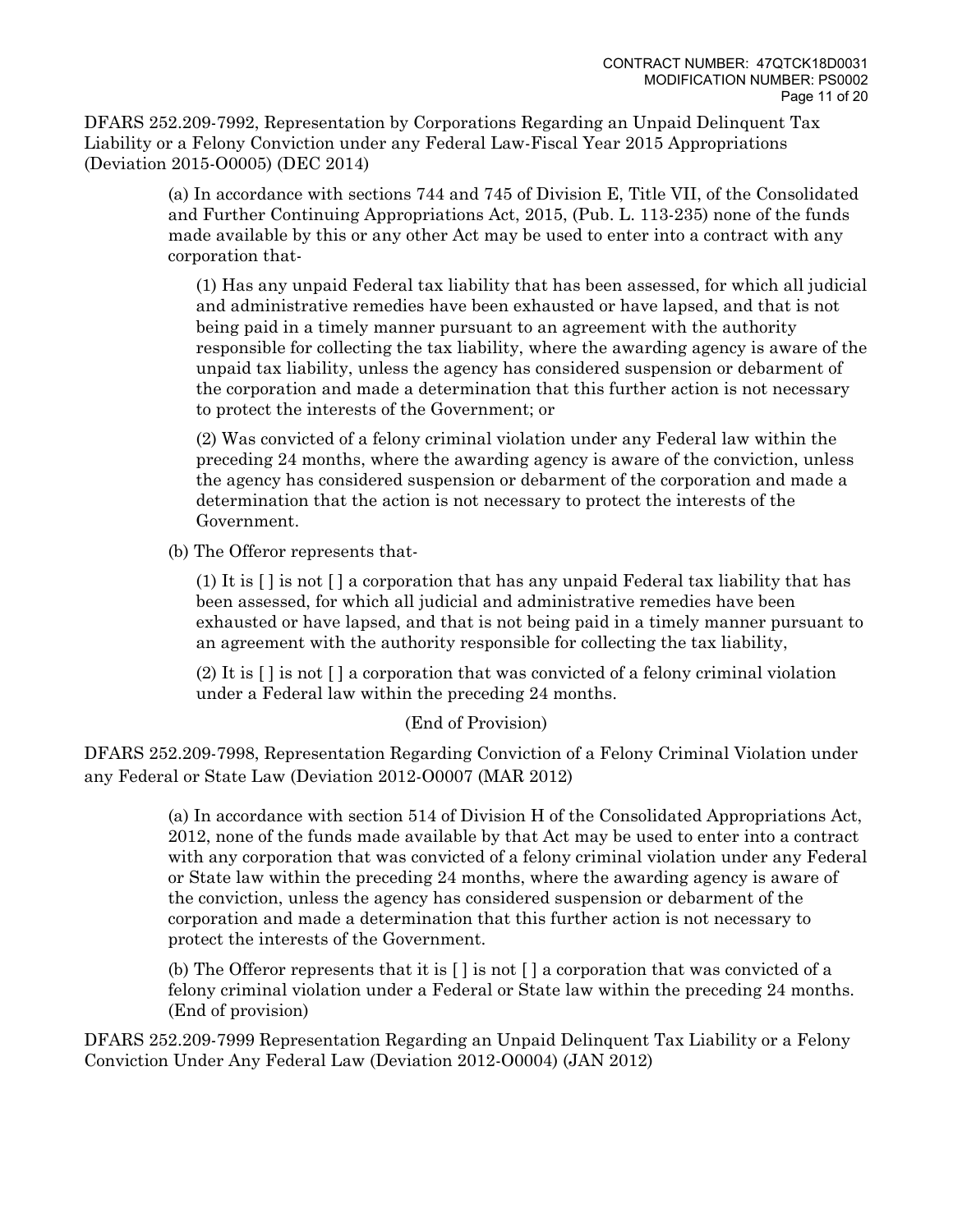(a) In accordance with sections 8124 and 8125 of Division A of the Consolidated Appropriations Act, 2012, (Pub. L. 112-74) none of the funds made available by that Act may be used to enter into a contract with any corporation that-

(1) Has any unpaid Federal tax liability that has been assessed, for which all judicial and administrative remedies have been exhausted or have lapsed, and that is not being paid in a timely manner pursuant to an agreement with the authority responsible for collecting the tax liability, where the awarding agency is aware of the unpaid tax liability, unless the agency has considered suspension or debarment of the corporation and made a determination that this further action is not necessary to protect the interests of the Government.

(2) Was convicted of a felony criminal violation under any Federal law within the preceding 24 months, where the awarding agency is aware of the conviction, unless the agency has considered suspension or debarment of the corporation and made a determination that this action is not necessary to protect the interests of the Government.

(b) The Offeror represents that-

(1) It is  $\lceil \cdot \rceil$  is not  $\lceil \cdot \rceil$  a corporation that has any unpaid Federal tax liability that has been assessed, for which all judicial and administrative remedies have been exhausted or have lapsed, and that is not being paid in a timely manner pursuant to an agreement with the authority responsible for collecting the tax liability,

(2) It is  $\lceil \cdot \rceil$  is not  $\lceil \cdot \rceil$  a corporation that was convicted of a felony criminal violation under a Federal law within the preceding 24 months.

(End of provision)

DFARS 252.217-7002, Offering Property for Exchange (JUN 2012)

(a) The property described in item number \_\_\_\_\_\_\_\_\_, is being offered in accordance with the exchange provisions of 40 U.S.C., 503.

 (b) The property is located at (insert address). Offerors may inspect the property during the period (insert beginning and ending dates and insert hours during day).

#### (End of provision)

DFARS 252.227-7017, Identification and Assertion of Use, Release, or Disclosure Restrictions (JAN 2011)

> (a) The terms used in this provision are defined in following clause or clauses contained in this solicitation--

(1) If a successful offeror will be required to deliver technical data, the Rights in Technical Data--Noncommercial Items clause, or, if this solicitation contemplates a contract under the Small Business Innovation Research Program, the Rights in Noncommercial Technical Data and Computer Software--Small Business Innovation Research (SBIR) Program clause.

(2) If a successful offeror will not be required to deliver technical data, the Rights in Noncommercial Computer Software and Noncommercial Computer Software Documentation clause, or, if this solicitation contemplates a contract under the Small Business Innovation Research Program, the Rights in Noncommercial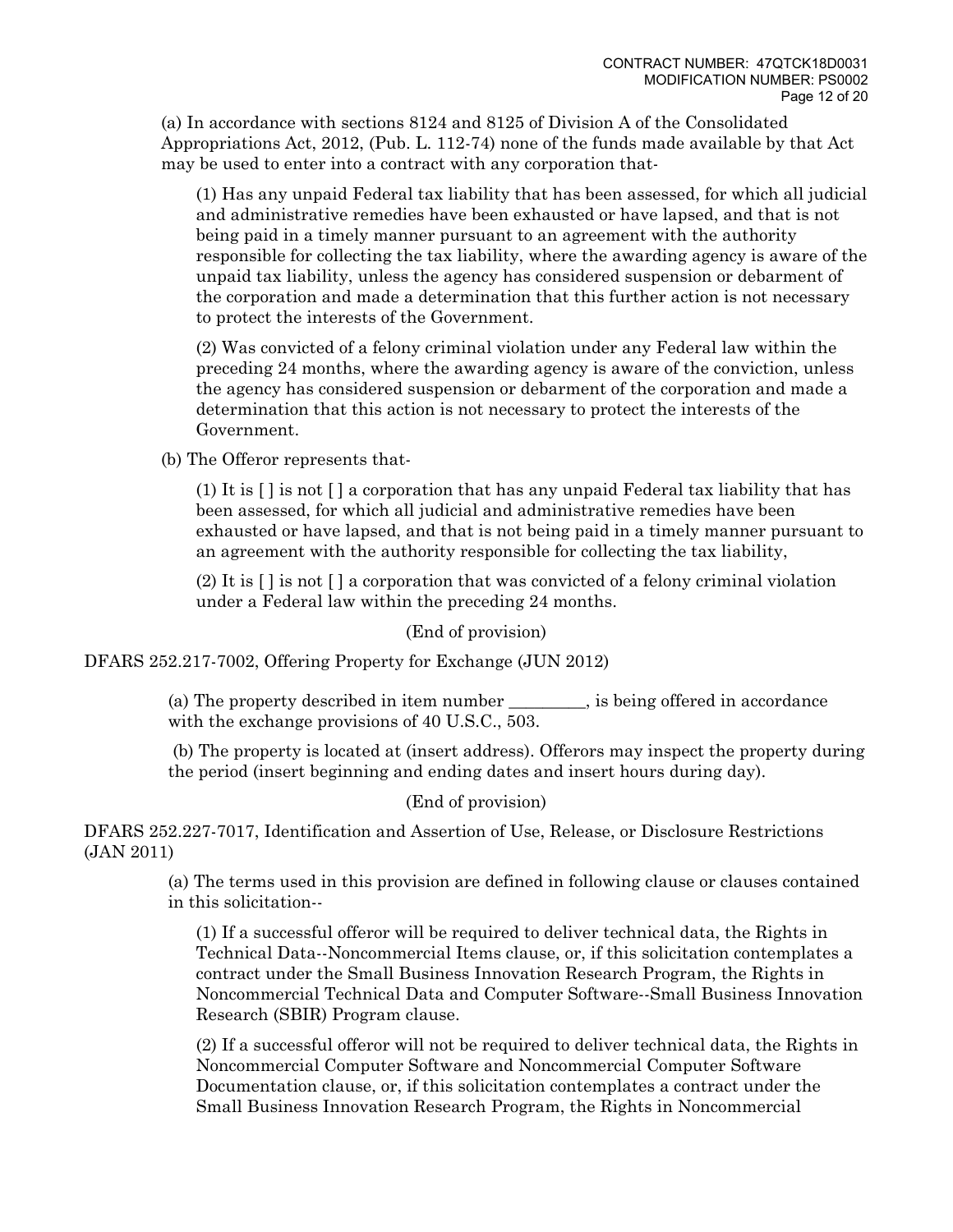Technical Data and Computer Software--Small Business Innovation Research (SBIR) Program clause.

(b) The identification and assertion requirements in this provision apply only to technical data, including computer software documents, or computer software to be delivered with other than unlimited rights. For contracts to be awarded under the Small Business Innovation Research Program, the notification requirements do not apply to technical data or computer software that will be generated under the resulting contract. Notification and identification is not required for restrictions based solely on copyright.

(c) Offers submitted in response to this solicitation shall identify, to the extent known at the time an offer is submitted to the Government, the technical data or computer software that the Offeror, its subcontractors or suppliers, or potential subcontractors or suppliers, assert should be furnished to the Government with restrictions on use, release, or disclosure.

(d) The Offeror's assertions, including the assertions of its subcontractors or suppliers or potential subcontractors or suppliers shall be submitted as an attachment to its offer in the following format, dated and signed by an official authorized to contractually obligate the Offeror:

Identification and Assertion of Restrictions on the Government's Use, Release, or Disclosure of Technical Data or Computer Software.

The Offeror asserts for itself, or the persons identified below, that the Government's rights to use, release, or disclose the following technical data or computer software should be restricted:

|                     | Technical Data or Computer<br>Software to be Furnished | Name of Person<br>Asserting     |                   |  |  |
|---------------------|--------------------------------------------------------|---------------------------------|-------------------|--|--|
| With Restrictions * | Basis for Assertion **                                 | Asserted Rights<br>Category *** | Restrictions **** |  |  |
| (LIST)*****         | LIST                                                   | (LIST)                          | 'LIST             |  |  |

- \* For technical data (other than computer software documentation) pertaining to items, components, or processes developed at private expense, identify both the deliverable technical data and each such items, component, or process. For computer software or computer software documentation identify the software or documentation.
- \*\* Generally, development at private expense, either exclusively or partially, is the only basis for asserting restrictions. For technical data, other than computer software documentation, development refers to development of the item, component, or process to which the data pertain. The Government's rights in computer software documentation generally may not be restricted. For computer software, development refers to the software. Indicate whether development was accomplished exclusively or partially at private expense. If development was not accomplished at private expense, or for computer software documentation, enter the specific basis for asserting restrictions.
- \*\*\* Enter asserted rights category (e.g., government purpose license rights from a prior contract, rights in SBIR data generated under another contract, limited, restricted, or government purpose rights under this or a prior contract, or specially negotiated licenses).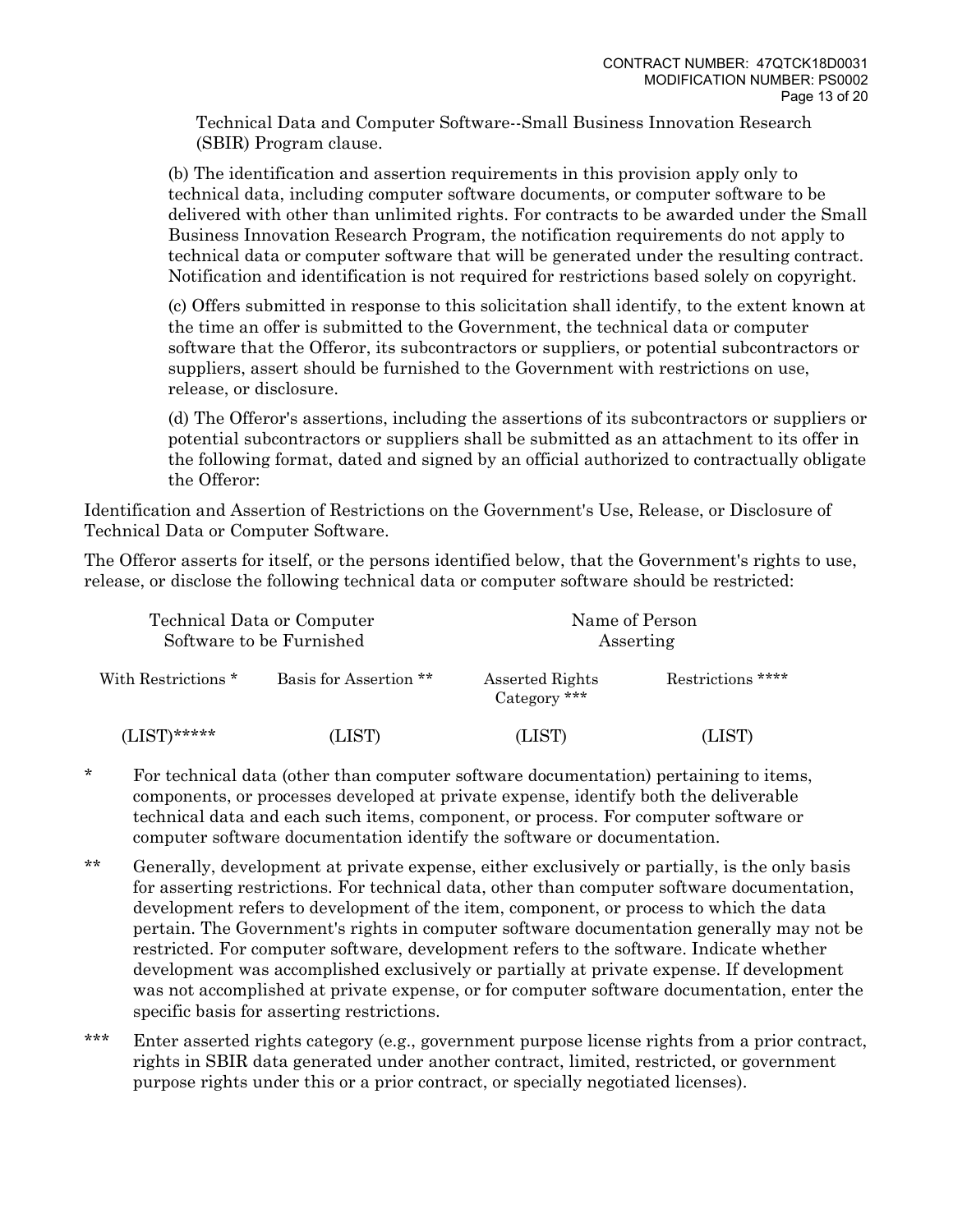\*\*\*\* Corporation, individual, or other person, as appropriate.

\*\*\*\*\* Enter "none" when all data or software will be submitted without restrictions.

Date \_\_\_\_\_\_\_\_\_\_\_\_\_\_\_\_\_\_\_\_\_\_\_\_\_\_\_\_\_\_\_\_\_\_\_\_\_\_\_\_\_\_\_\_\_\_\_\_\_\_

Printed Name and Title

Signature

(End of identification and assertion)

(e) An offeror's failure to submit, complete, or sign the notification and identification required by paragraph (d) of this provision with its offer may render the offer ineligible for award.

(f) If the Offeror is awarded a contract, the assertions identified in paragraph (d) of this provision shall be listed in an attachment to that contract. Upon request by the Contracting Officer, the Offeror shall provide sufficient information to enable the Contracting Officer to evaluate any listed assertion.

(End of provision)

DFARS 252.227-7028, Technical Data or Computer Software Previously Delivered to the Government (JUN 1995)

As prescribed in 227.7103-6(d), 227.7104(f)(2), or 227.7203-6(e), use the following provision:

TECHNICAL DATA OR COMPUTER SOFTWARE PREVIOUSLY DELIVERED TO THE GOVERNMENT (JUN 1995)

The Offeror shall attach to its offer an identification of all documents or other media incorporating technical data or computer software it intends to deliver under this contract with other than unlimited rights that are identical or substantially similar to documents or other media that the Offeror has produced for, delivered to, or is obligated to deliver to the Government under any contract or subcontract. The attachment shall identify—

(a) The contract number under which the data or software were produced;

(b) The contract number under which, and the name and address of the organization to whom, the data or software were most recently delivered or will be delivered; and

(c) Any limitations on the Government's rights to use or disclose the data or software, including, when applicable, identification of the earliest date the limitations expire.

#### (End of provision)

DFARS 252.246-7005, Notice of Warranty Tracking of Serialized Items (MAR 2016)

(a) *Definitions*. "Duration," "enterprise", "enterprise identifier," "fixed expiration," "item type," "serialized item," "starting event," "unique item identifier," "usage," "warranty administrator," "warranty guarantor," and "warranty tracking" are defined in the clause at 252.246-7006, Warranty Tracking of Serialized Items.

(b) Reporting of data for warranty tracking and administration.

(1) The Offeror shall provide the information required by the attachment entitled "Warranty Tracking Information" on each contract line item number, subline item number, or exhibit line item number for warranted items with its offer. Information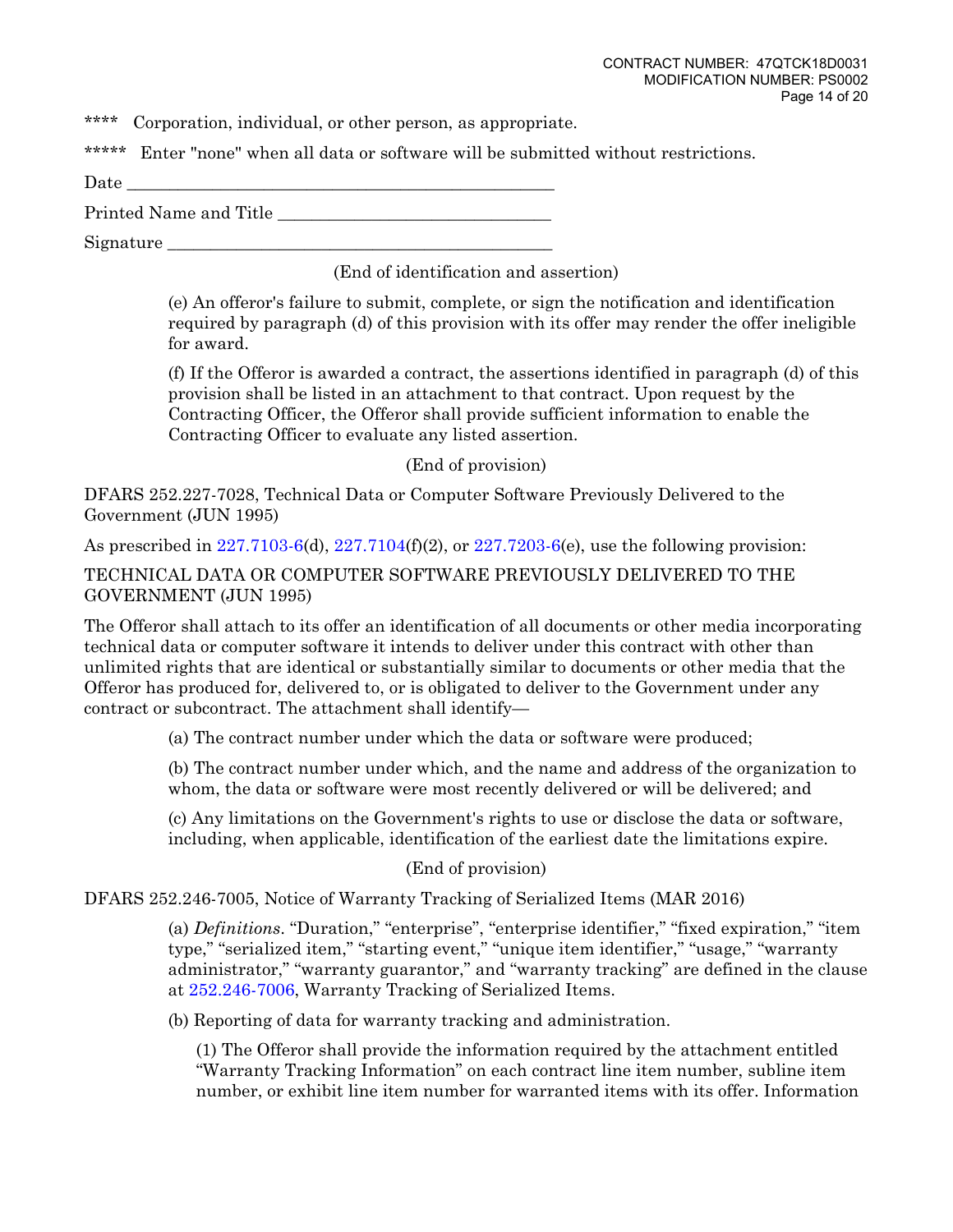required in the warranty attachment for each warranted item shall include such information as duration, fixed expiration, item type, starting event, usage, warranty administrator enterprise identifier, and warranty guarantor enterprise identifier.

(2) The successful offeror will be required to provide the following information no later than when the warranted items are presented for receipt and/or acceptance, in accordance with the clause at 252.246-7006—

(A) The unique item identifier for each warranted item required by the attachment entitled "Warranty Tracking Information;" and

(B) All information required by the attachment entitled "Source of Repair Instructions" for each warranted item.

(3) For additional information on warranty attachments, see the "Warranty and Source of Repair" training and "Warranty and Source of Repair Tracking User Guide" accessible on the Product Data Reporting and Evaluation Program (PDREP) website at https://www.pdrep.csd.disa.mil/pdrep\_files/other/wsr.htm.

(End of provision)

# **CLAUSES INCORPORATED BY REFERENCE**

DFARS 252.201-7000, Contracting Officer's Representative (DEC 1991)

DFARS 252.203-7000, Requirements Relating to Compensation of Former DoD Officials (SEP 2011)

DFARS 252.203-7001, Prohibition on Persons Convicted of Fraud or Other Defense-Contract-Related Felonies (DEC 2008)

DFARS 252.203-7002, Requirement to Inform Employees of Whistleblower Rights (SEP 2013)

DFARS 252.203-7003, Agency Office of the Inspector General (DEC 2012)

DFARS 252.203-7004, Display of Hotline Posters (OCT 2016)

DFARS 252.204-7000, Disclosure of Information (OCT 2016)

DFARS 252.204-7002, Payment for Subline Items Not Separately Priced (DEC 1991)

DFARS 252.204-7003, Control of Government Personnel Work Product (APR 1992)

DFARS 252.204-7004, Level I Antiterrorism Awareness Training For Contractors (FEB 2019)

DFARS 252.204-7005, Oral Attestation of Security Responsibilities (NOV 2001)

DFARS 252.204-7006, Billing Instructions (OCT 2005)

DFARS 252.204-7012, Safeguarding Covered Defense Information and Cyber Incident Reporting (OCT 2016)

DFARS 252.204-7015, Disclosure of Information to Litigation Support Contractors (MAY 2016)

DFARS 252.205-7000, Provision of Information to Cooperative Agreement Holders (DEC 1991)

DFARS 252.209-7004, Subcontracting with Firms that are Owned or Controlled by the Government of a Country that is a State Sponsor of Terrorism (OCT 2015)

DFARS 252.209-7007, Prohibited Financial Interests for Lead System Integrators (JUL 2009)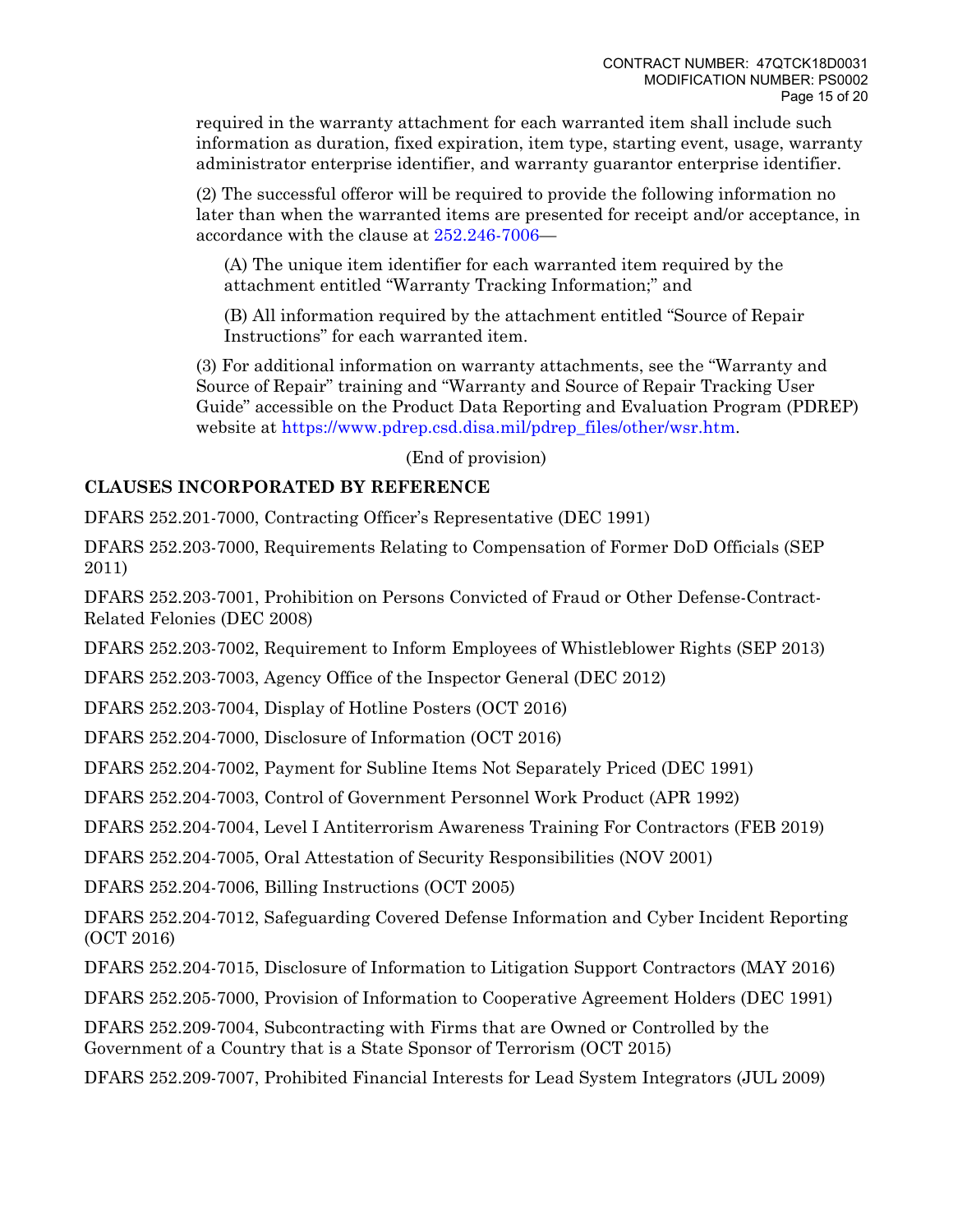DFARS 252.209-7009, Organizational Conflict of Interest-Major Defense Acquisition Program (OCT 2015)

DFARS 252.211-7003, Item Unique Identification and Valuation (MAR 2016)

DFARS 252.211-7006, Passive Radio Frequency Identification (MAR 2018)

DFARS 252.211-7007, Reporting of Government-Furnished Property (AUG 2012)

DFARS 252.211-7008, Use of Government-Assigned Serial Numbers (SEP 2010)

DFARS 252.215-7000, Reserved

DFARS 252.215-7002, Cost Estimating System Requirements (DEC 2012)

DFARS 252.215-7009, Proposal Adequacy Checklist (JAN 2014)

DFARS 252.216-7004, Award Fee Reduction or Denial for Jeopardizing the Health or Safety of Government Personnel (SEP 2011)

DFARS 252.216-7005, Reserved

DFARS 252.216-7009, Allowability of Legal Costs Incurred in Connection With a Whistleblower Proceeding (SEP 2013)

DFARS 252.216-7010, Requirements – Basic (APR 2014) (applicable to Order Only if a requirements order will be issued)

DFARS 252.216-7010, Requirements-Alternate I (APR 2014) (applicable to Order Only if a requirements order will be issued)

DFARS 252.217-7001, Surge Option (DEC 2018) (applicable to Order Only if Surge Option will be required)

DFARS 252.219-7003, Small Business Subcontracting Plan (DoD Contracts) (DEC 2018)

DFARS 252.219-7003, Alternate A (DEC 2018)

Deviation 2013-O0014, Summary Subcontract Report Submissions (AUG 2013)

DFARS 252.219-7011, Notification to Delay Performance (JUN 1998)

DFARS 252.222-7002, Compliance With Local Labor Laws (Overseas) (JUN 1997)

DFARS 252.222-7006, Restrictions on the Use of Mandatory Arbitration Agreements (DEC 2010)

DFARS 252.223-7004, Drug Free Work Force (SEP 1988)

DFARS 252.223-7006, Prohibition on Storage, Treatment, and Disposal of Toxic or Hazardous Materials—Basic (SEP 2014)

DFARS 252.223-7008, Prohibition of Hexavalent Chromium (JUN 2013)

DFARS 252.225-7001, Buy American Act And Balance of Payments Program-Basic (DEC 2017)

DFARS 252.225-7002, Qualifying Country Sources As Subcontractors (DEC 2017)

DFARS 252.225-7004, Report of Intended Performance Outside the United States and Canada— Submission After Award (OCT 2015)

DFARS 252.225-7005, Identification Of Expenditures In The United States (JUN 2005)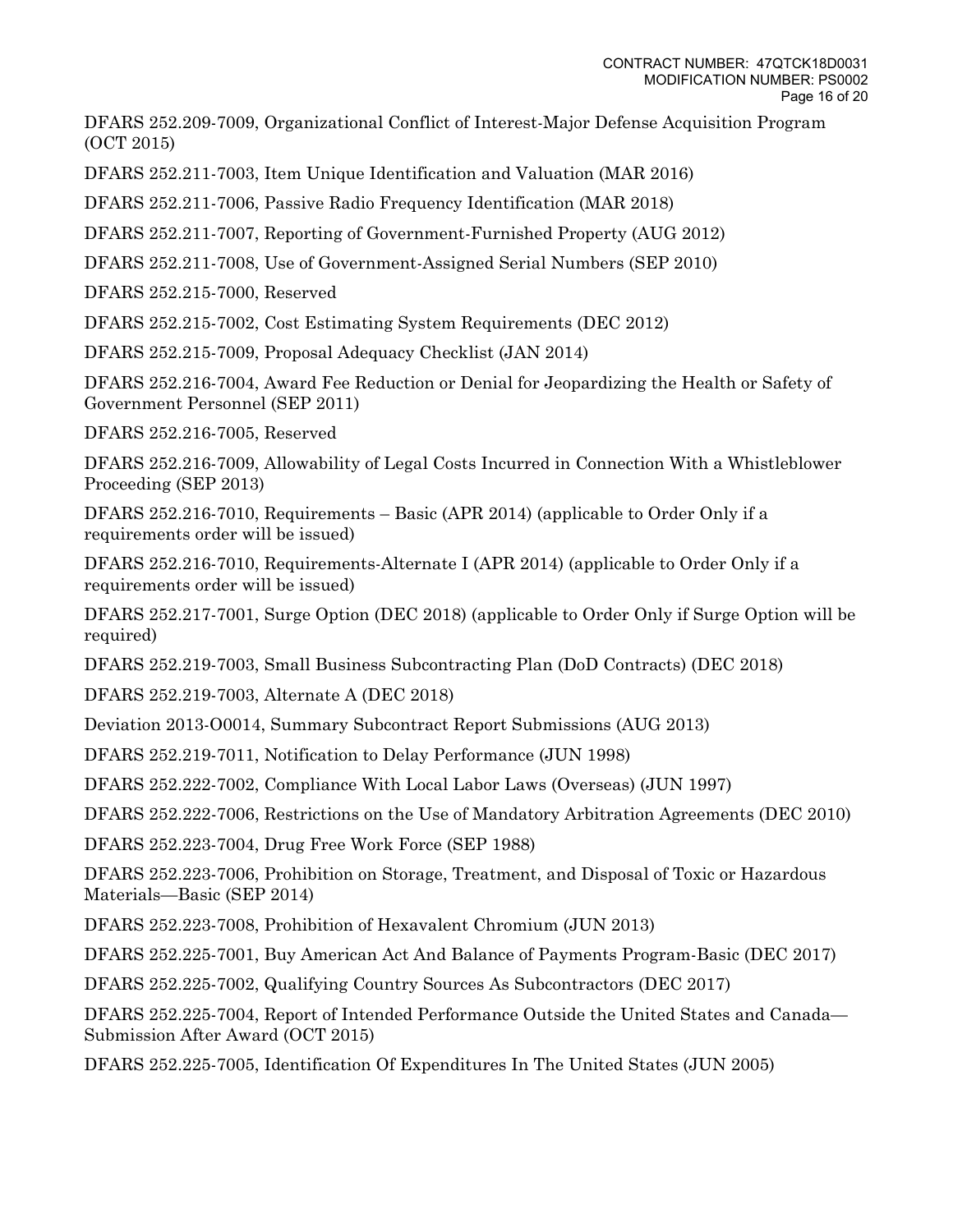DFARS 252.225-7006, Quarterly Reporting of Actual Contract Performance Outside the United States (OCT 2010)

DFARS 252.225-7012, Preference for Certain Domestic Commodities (DEC 2017)

DFARS 252.225-7013, Duty-Free Entry (MAY 2016)

DFARS 252.225-7021, Trade Agreements - Basic (DEC 2017)

DFARS 252.225-7048, Export Controlled Items (JUN 2013)

DRARS 252.225-7997 Contractor Demobilization. (DEVIATION 2013-O0017) (AUG 2013)

DFARS 252.226-7001 Utilization of Indian Organizations, Indian-Owned Economic Enterprises, and Native Hawaiian Small Business Concerns (SEP 2004)

DFARS 252.227-7013, Rights In Technical Data-Non Commercial Items (FEB 2014)

DFARS 252.227-7014, Rights In Noncommercial Computer Software and Noncommercial Computer Software Documentation (FEB 2014)

DFARS 252.227-7015, Technical Data-Commercial Items (FEB 2014)

DFARS 252,227-7016, Rights in Bid or Proposal Information (JAN 2011)

DFARS 252.227-7019, Validation of Asserted Restrictions-Computer Software (SEP 2016)

DFARS 252.227-7020, Rights In Data-Special Works (JUN 1995)

DFARS 252.227-7025, Limitations on the Use or Disclosure of Government-Furnished Information Marked with Restrictive Legends (MAY 2013)

DFARS 252.227-7027, Deferred Ordering Of Technical Data Or Computer Software (APR 1988)

DFARS 252.227-7030, Technical Data – Withholding of Payment (MAR 2000)

DFARS 252.227-7037, Validation of Restrictive Markings on Technical Data (SEP 2016)

DFARS 252.231-7000, Supplemental Cost Principles (DEC 1991)

DFARS 252.232-7003, Electronic Submission of Payment Requests and Receiving Reports (DEC 2018)

DFARS 252.232-7006, Wide Area Workflow Payment Instructions (DEC 2018)

DFARS 252.232-7007, Limitation Of Government's Obligation (APR 2014)

DFARS 252.232-7010, Levies on Contract Payments (DEC 2006)

DFARS 252.239-7000, Protection Against Compromising Emanations (JUN 2004)

DFARS 252.239-7001, Information Assurance Contractor Training and Certification (JAN 2008)

DFARS 252.239-7018, Supply Chain Risk (OCT 2015)

DFARS 252.242-7004, Material Management and Accounting System (MAY 2011)

DFARS 252.242-7005, Contractor Business Systems (FEB 2012)

DFARS 252.242-7006, Accounting System Administration (FEB 2012)

DFARS 252.243-7001, Pricing of Contract Modifications (DEC 1991)

DFARS 252.243-7002, Requests for Equitable Adjustment (DEC 2012)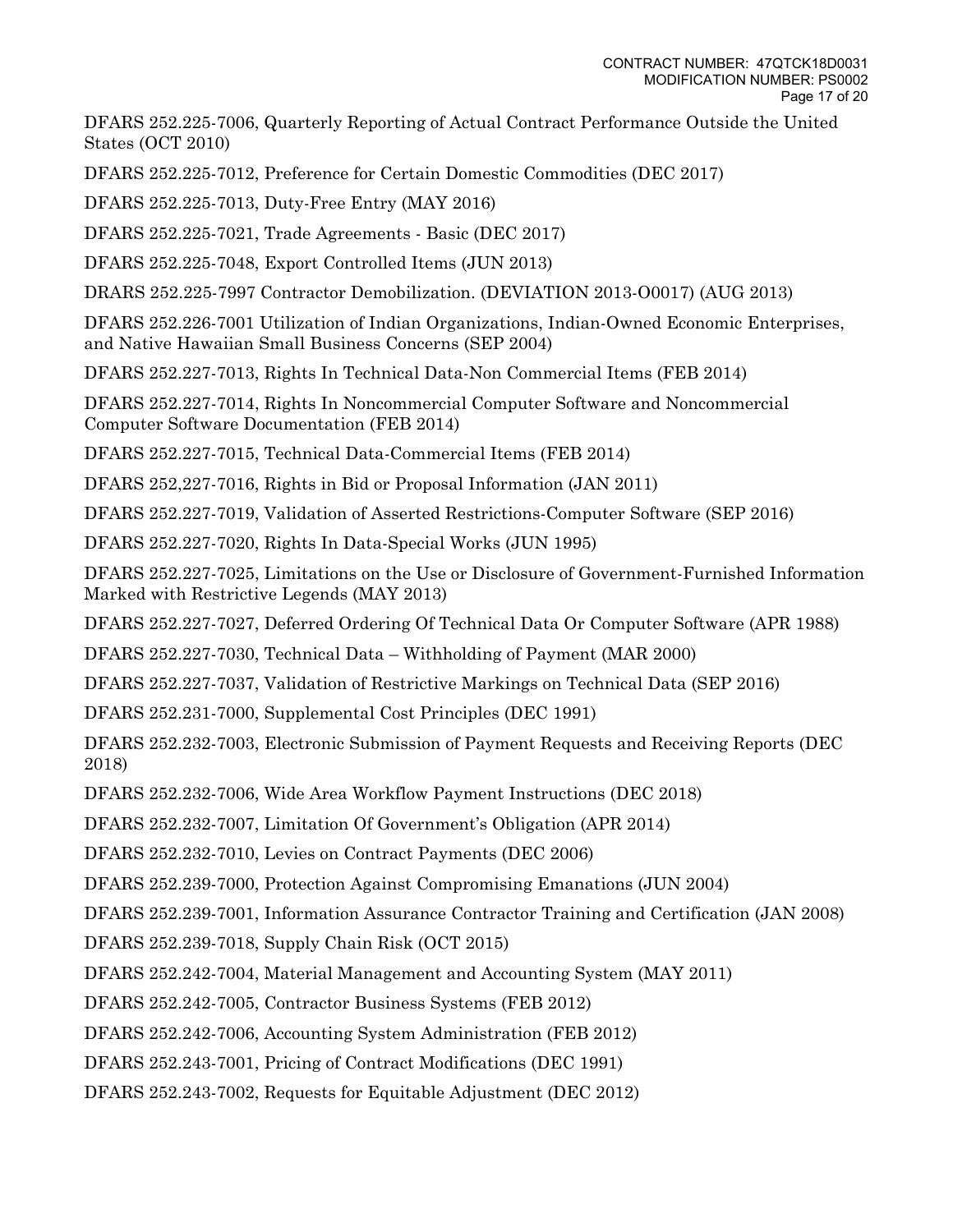DFARS 252.244-7000, Subcontracts for Commercial Items (JUN 2013)

DFARS 252.244-7001, Contractor Purchasing System Administration-Basic (MAY 2014)

DFARS 252.245-7001, Tagging, Labeling, And Marking Of Government-Furnished Property (APR 2012)

DFARS 252.245-7002, Reporting Loss Of Government Property (DEC 2017)

DFARS 252.245-7003, Contractor Property Management System Administration (APR 2012)

DFARS 252.245-7004, Reporting, Reutilization, and Disposal (DEC 2017)

DFARS 252.246-7000 Reserved

DFARS 252.246-7001, Warranty of Data - Basic (MAR 2014)

DFARS 252.246-7003, Notification of Potential Safety Issues (JUN 2013)

DFARS 252.246-7006, Warranty Tracking of Serialized Items (MAR 2016)

DFARS 252.246-7007, Contractor Counterfeit Electronic Part Detection and Avoidance System (AUG 2016)

DFARS 252.247-7003, Pass-Through of Motor Carrier Fuel Surcharge Adjustment to the Cost Bearer (JUN 2013)

DFARS 252.247-7023, Transportation of Supplies by Sea – Basic (APR 2014)

DFARS 252.247-7024, Notification of Transportation of Supplies by Sea (MAR 2000)

DFARS 252.249-7002, Notification of Anticipated Contract Termination or Reduction (OCT 2015)

DFARS 252.251-7000, Ordering From Government Supply Sources (AUG 2012)

# **DFARS CLAUSES INCORPORATED BY FULL TEXT**

DFARS 252.216-7006, Ordering (MAY 2011)

DFARS 252.219-7003, Small Business Subcontracting Plan (DoD Contracts)(DEC 2018) Alternate I (DEC 2018)

DFARS 252.222-7000, Restrictions on Employment of Personnel (MAR 2000)

DFARS 252.225-7040, Contractor Personnel Authorized to Accompany U.S. Armed Forces Deployed Outside the United States (OCT 2015)

DFARS 252.225-7043, Antiterrorism/Force Protection Policy for Defense Contractors Outside the United States (JUN 2015)

DFARS 252.239-7999, Cloud Computing Services (Deviation 2015-O0011) (FEB 2015)

Provisions and clauses provided by reference can be viewed on http://farsite.hill.af.mil.

Class Deviations may be viewed on http://www.acq.osd.mil/dpap/dars/class\_deviations.html

(End of Attachment J-1)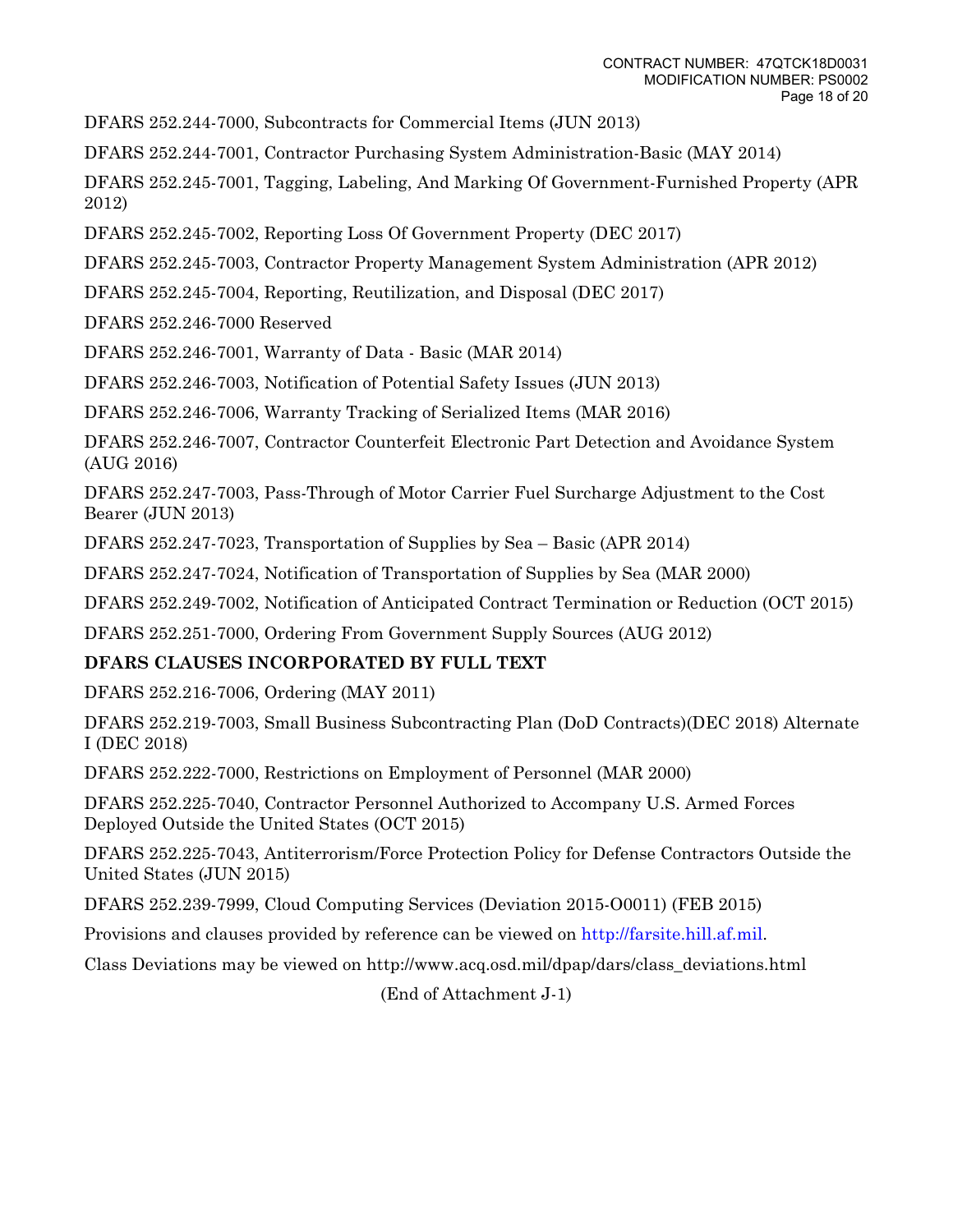# **ATTACHMENT J-3 - ALLIANT 2 LABOR CATEGORIES AND BLS**

# **REVISED LABOR ID# INFORMATION TECHNOLOGY PROJECT MANAGER**

| Labor ID#  | <b>Information Technology Project Manager</b>                                                                                                                                                                                                                                                                                                                                             |
|------------|-------------------------------------------------------------------------------------------------------------------------------------------------------------------------------------------------------------------------------------------------------------------------------------------------------------------------------------------------------------------------------------------|
| 281        | Junior Information Technology Project Manager                                                                                                                                                                                                                                                                                                                                             |
| 282        | Journeyman Information Technology Project Manager                                                                                                                                                                                                                                                                                                                                         |
| 283        | Senior Information Technology Project Manager                                                                                                                                                                                                                                                                                                                                             |
| 284        | <b>SME</b> - Information Technology Project Manager                                                                                                                                                                                                                                                                                                                                       |
| SOC No.    | <b>SOC Title and Functional Description</b>                                                                                                                                                                                                                                                                                                                                               |
| 15-1199.09 | Information Technology Project Manager - Plan, initiate, and manage<br>information technology (IT) projects. Lead and guide the work of<br>technical staff. Serve as liaison between business and technical aspects<br>of projects. Plan project stages and assess business implications for each<br>stage. Monitor progress to assure deadlines, standards, and cost targets<br>are met. |

# **ATTACHMENT J-6 - TRANSACTIONAL DATA REPORTING**

#### **J-6.1 GSAR 552.216-75 Transactional Data Reporting (June 2016)**

#### **(b) Reporting of Transactional Data**

**REMOVED (1)** GSA will post registration instructions and reporting procedures on the Vendor Support Center website, [https://vsc.gsa.gov/.](https://vsc.gsa.gov/) The reporting system website address, as well as registration instructions and reporting procedures, will be provided at the time of award or inclusion of this clause in the contract. **REPLACED** it with The reporting system website address, as well as registration instructions and reporting procedures, will be provided at the time of award or inclusion of this clause in the contract.

**REMOVED (3**) The Contractor must report transactional data within 30 calendar days from the last calendar day of the month. If there was no contract activity during the month, the Contractor must submit a confirmation of no reportable transactional data within 30 calendar days of the last calendar day of the month. **REPLACED** it with The Contractor must report transactional data within 30 calendar days from the last calendar day of the quarter. If there was no contract activity during the quarter, the Contractor must submit a confirmation of no reportable transactional data within 30 calendar days of the last calendar day of the quarter.

# **(c) Contract Access Fee (CAF)**

**(2) REMOVED** The deadline specified in the written procedural instructions will be no less than 30 calendar days after the last calendar day of the month. **REPLACED** it with The deadline specified in the written procedural instructions will be no less than 30 calendar days after the last calendar day of the quarter.